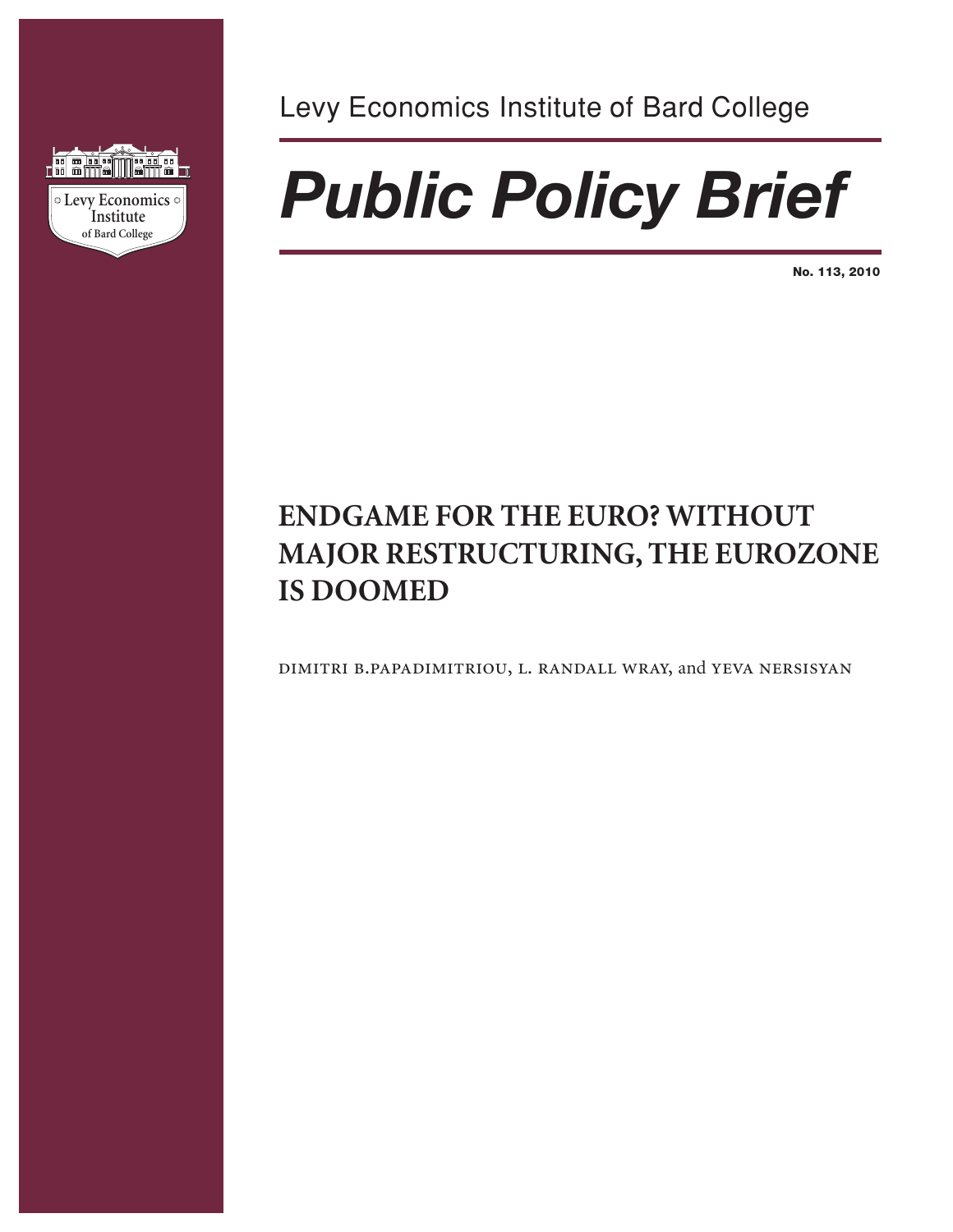# **Contents**

#### **3 Preface**

Dimitri B. Papadimitriou

### **4 Endgame for the Euro?**

Dimitri Papadimitriou, L. Randall Wray, and Yeva Nersisyan

### **17 About the Authors**

The Levy Economics Institute of Bard College, founded in 1986, is an autonomous research organization. It is nonpartisan, open to the examination of diverse points of view, and dedicated to public service.

The Institute is publishing this research with the conviction that it is a constructive and positive contribution to discussions and debates on relevant policy issues. Neither the Institute's Board of Governors nor its advisers necessarily endorse any proposal made by the authors.

The Institute believes in the potential for the study of economics to improve the human condition. Through scholarship and research it generates viable, effective public policy responses to important economic problems that profoundly affect the quality of life in the United States and abroad.

The present research agenda includes such issues as financial instability, poverty, employment, gender, problems associated with the distribution of income and wealth, and international trade and competitiveness. In all its endeavors, the Institute places heavy emphasis on the values of personal freedom and justice.

Editor: Barbara Ross Text Editor: Debby Mayer

The Public Policy Brief Series is a publication of the Levy Economics Institute of Bard College, Blithewood, PO Box 5000, Annandale-on-Hudson, NY 12504-5000. For information about the Levy Institute, call 845-758-7700 or 202-887-8464 (in Washington, D.C.), e-mail info@levyinstitute.org, or visit www.levyinstitute.org.

The Public Policy Brief Series is produced by the Bard Publications Office.

Copyright © 2010 by the Levy Economics Institute. All rights reserved. No part of this publication may be reproduced or transmitted in any form or by any means, electronic or mechanical, including photocopying, recording, or any information-retrieval system, without permission in writing from the publisher.

ISSN 1063-5297 ISBN 978-1-936192-10-6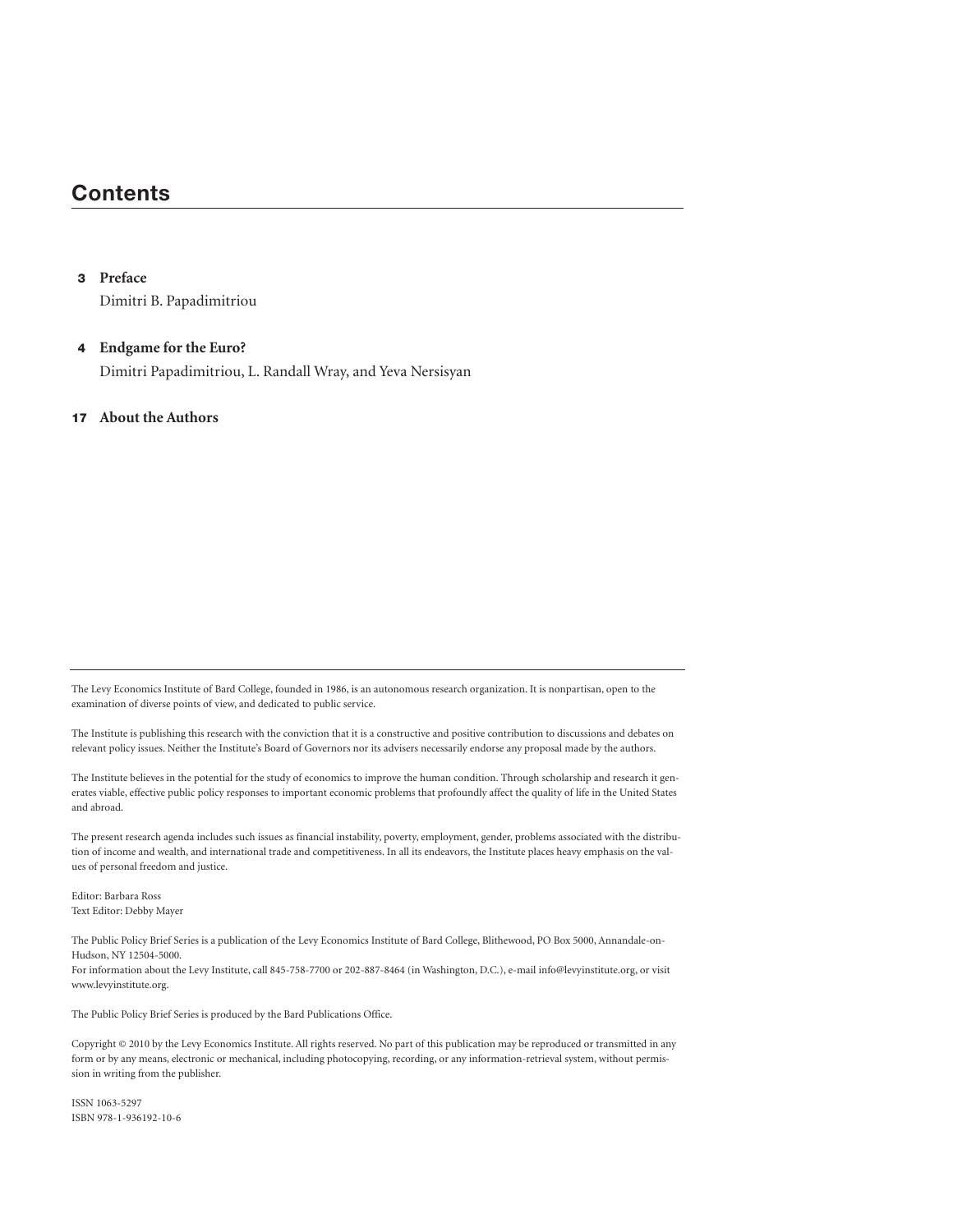## **Preface**

From the way markets reacted, the trillion-dollar rescue package European leaders aimed at the continent's growing debt crisis in May might well have been code-named Panacea. Stocks rose throughout the region, and even Greek bond yields tumbled. The reprieve was short-lived, however, as markets fell on the realization that the bailout would not improve government finances going forward.

The entire rescue plan rests on the assumption that, with more time, the eurozone's "problem children" can get their fiscal houses in order. But Greece and some of the other major European debtors are seriously uncompetitive in comparison with countries that are either more productive or have lower production costs. No rescue plan can address the central problem: that countries with very different economies are yoked to the same currency. Lacking a sovereign currency and unable to devalue their way out of trouble, they are left with few viable options—and voters in Germany and France will soon tire of paying the bill.

Critics argue that the current crisis has exposed the profligacy of the Greek government and its citizens, who are stubbornly fighting proposed social spending cuts and refusing to live within their means. Yet Greece has one of the lowest per capita incomes in the European Union (EU), and its social safety net is modest compared to the rest of Europe. Since implementing its austerity program in January, it has reduced its budget deficit by 40 percent, largely through spending cuts. But slower growth is causing revenues to come in below targets, and fuel-tax increases have contributed to growing inflation. As the larger troubled economies like Spain and Italy also adopt austerity measures, the entire continent could find government revenues collapsing.

So what is to be done? Greece cannot "afford" default—nor can the EU—but it can restructure its debt. Basically, Greece needs more favorable credit terms: lower interest rates and a longer period in which to pay. The cash-flow improvement in servicing the country's debt, together with the ongoing rebalancing of its public finances, would raise its credit profile and make access to credit from private markets possible—a viable short-term fix.

But a more far-reaching solution is needed. For better or worse, it's time to start thinking about a major reconstruction of the European project, along two possible paths.

The first possibility, of course, is an amicable divorce. Yet a coordinated dissolution of the EU would open the door to higher transaction costs and tariffs, and curtail the mobility of labor and capital. The net result would be a more inefficient, fractured system, of the kind that inspired the creation of the euro in the first place. More broadly, the euro's disintegration would only bolster the preeminence of the dollar in global commerce and affairs—and perhaps leave China as the only plausible rival to American power.

The second possibility? Achieving a more perfect union. Immediate relief could be provided by the European Central Bank, which would create and distribute 1 trillion euros across all eurozone nations on a per capita basis. Each nation would be allowed to use this emergency relief as it saw fit. Greece, for example, might choose to purchase some of its outstanding public debt; others might choose fiscal stimulus packages. Over the longer term, a permanent fiscal arrangement, through which the central eurozone authorities could distribute funds to member states, would be necessary. Ideally, this should be overseen by the equivalent of a national treasury responsible to an elected body of representatives—in this case, the European Parliament. This arrangement would relieve pressures to adopt austerity measures, and limit the necessity of borrowing from financial markets in order to finance deficits.

As always, I welcome your comments.

Dimitri B. Papadimitriou, *President* July 2010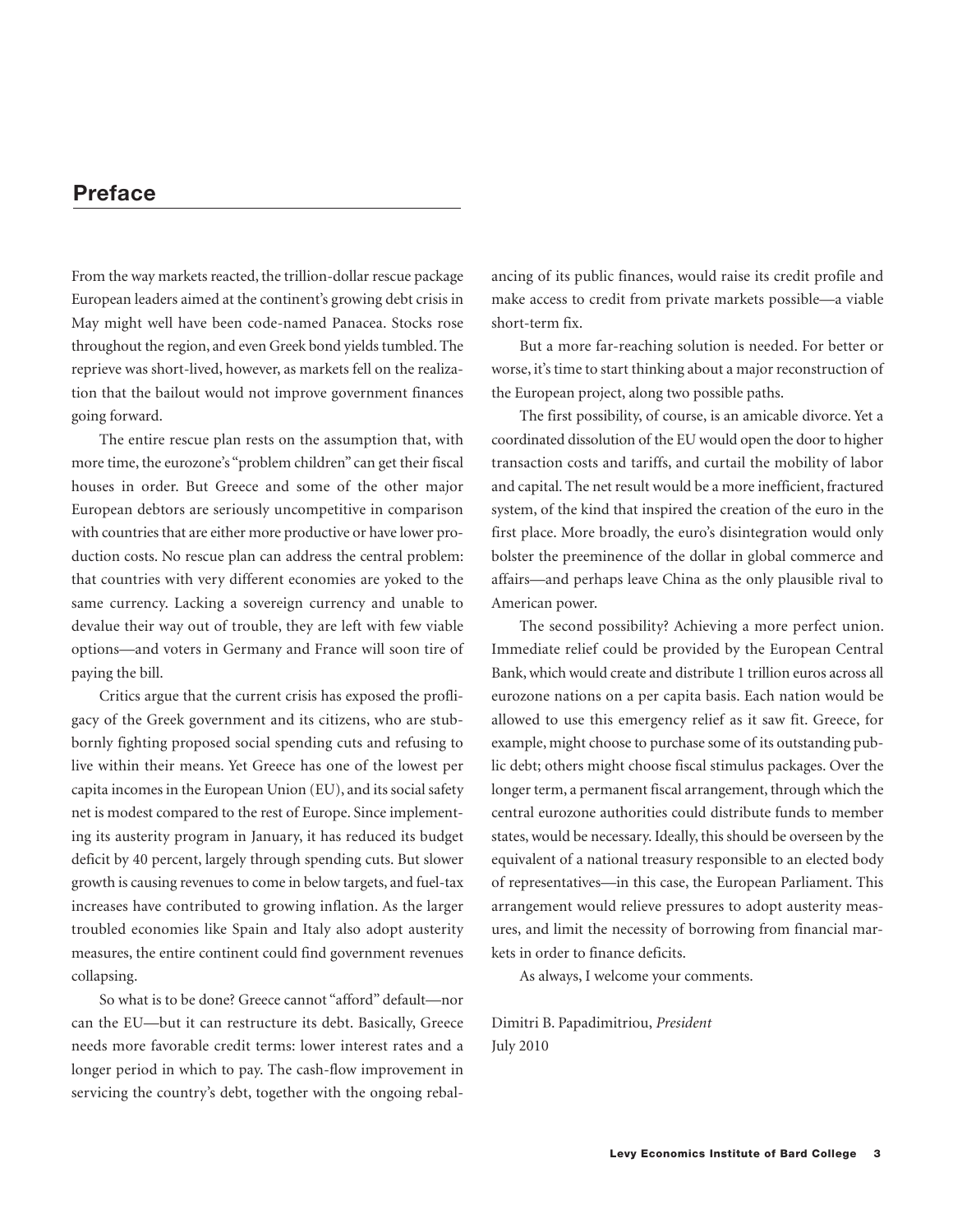### **Introduction**

From the way markets reacted, the  $\epsilon$ 750 billion (\$930 billion) rescue package that European leaders hurled at the continent's growing debt crisis on May 10 might as well have been codenamed Panacea. Stocks rose all over the continent, and even Greek bond yields tumbled. The reprieve did not last long, however, as markets fell the next day on the realization that the bailout might allow financial institutions to unload some risky government debt, but it would not improve government finances going forward. The rescue plan cannot address the central problem, which is that countries with very different economies are yoked to the same currency.

The idea was that the single currency and strict Maastricht criteria would keep the profligate Mediterraneans in line. Instead, critics see the bailout as a way for irresponsible nations to offload their liabilities onto their more financially sound neighbors. How long will voters in the wealthier European countries stand for this? Perhaps not much longer than the voters in the debtor countries will stand for the austerity measures imposed on them.

The entire rescue plan rests on the assumption that given more time, the eurozone's problem children can get their fiscal houses in order—and that the European Union (EU) can somehow grow its way out of trouble. But Greece and some of the other major European debtors are seriously uncompetitive, in comparison with countries that are either more productive (e.g., Germany) or have lower production costs (e.g., Latvia).

And the medicine of austerity is quite unlikely to work, for two reasons: the patients may refuse to take it, and, in any case, it must result in a race to the bottom that no one can win. The countries in question are democracies, after all, and it is far from certain that Greece and the others are really willing to cut spending and raise taxes enough to make a difference.

But let's presume that Greece, for one,*will* make that sacrifice. For that to actually improve government finances, Greece's income and production cannot fall by much, since lower tax revenues can lead to higher tax rates (in a sort of Laffer Curve relation). Austerity means stagnant or even falling wages; under the current plan, public sector paychecks will shrink 10 percent, pensions will be cut, and the retirement age raised. Private sector wages and pension reform will soon follow. All of this cost cutting will reduce consumption and retail sales, and hence government revenues.

There will also be spillover effects to nations that export to Greece. To be sure, Greece is a tiny economy within Euroland, representing a mere 2.6 percent of the area's GDP; but its fiscal problems are by no means unique. As the bigger troubled economies like Spain and Italy also adopt austerity measures, the entire continent could find government revenues collapsing. Worse, exports to neighbors will be hurt by a reduction in demand. Finally, if austerity succeeds in lowering wages and prices in one nation, competitive deflation could compound the problem, as each country tries to gain advantage in order to promote growth through exports. What is most remarkable is that the EU's largest net exporter, Germany, does not appear to recognize that its insistence on fiscal austerity for all of its neighbors will cook its own golden egg–laying goose.

What's missing is a policy mechanism that would even out trade imbalances by "refluxing" the current account surpluses of countries such as Germany, the Netherlands, and France to the deficit countries in a progrowth fashion. John Maynard Keynes's "bancor" proposal was designed to eliminate the asymmetric bias that is inherent in a fixed-exchange-rate regime by imposing a "use it or lose it" rule for international reserves. The problem is that trade-surplus nations accumulate international reserves without penalty, while trade-deficit nations must adopt austerity—which naturally depresses global demand. In the case of the eurozone, the trade-surplus nations are allowed to accumulate euros, since they keep demand for their output high, making it easy for these nations to avoid big government deficits. Tradedeficit nations like Greece, however, must borrow euros, and tend to run large deficits in an effort to generate domestic demand and thus are asked to adopt austerity.

What's needed is a way of redirecting demand to the tradedeficit nations—for example, by having surplus nations spend euros on direct investment. Germany did this with the former East Germany following reunification. Such a mechanism could be set up very quickly under the aegis of the European Investment Bank. Effective incentives to "recycle" current account surpluses via foreign direct investment, equity flows, foreign aid, or imports could be easily crafted. If successful, this would enable Greece and the other trade-deficit nations to become competitive enough to secure their future through higher exports.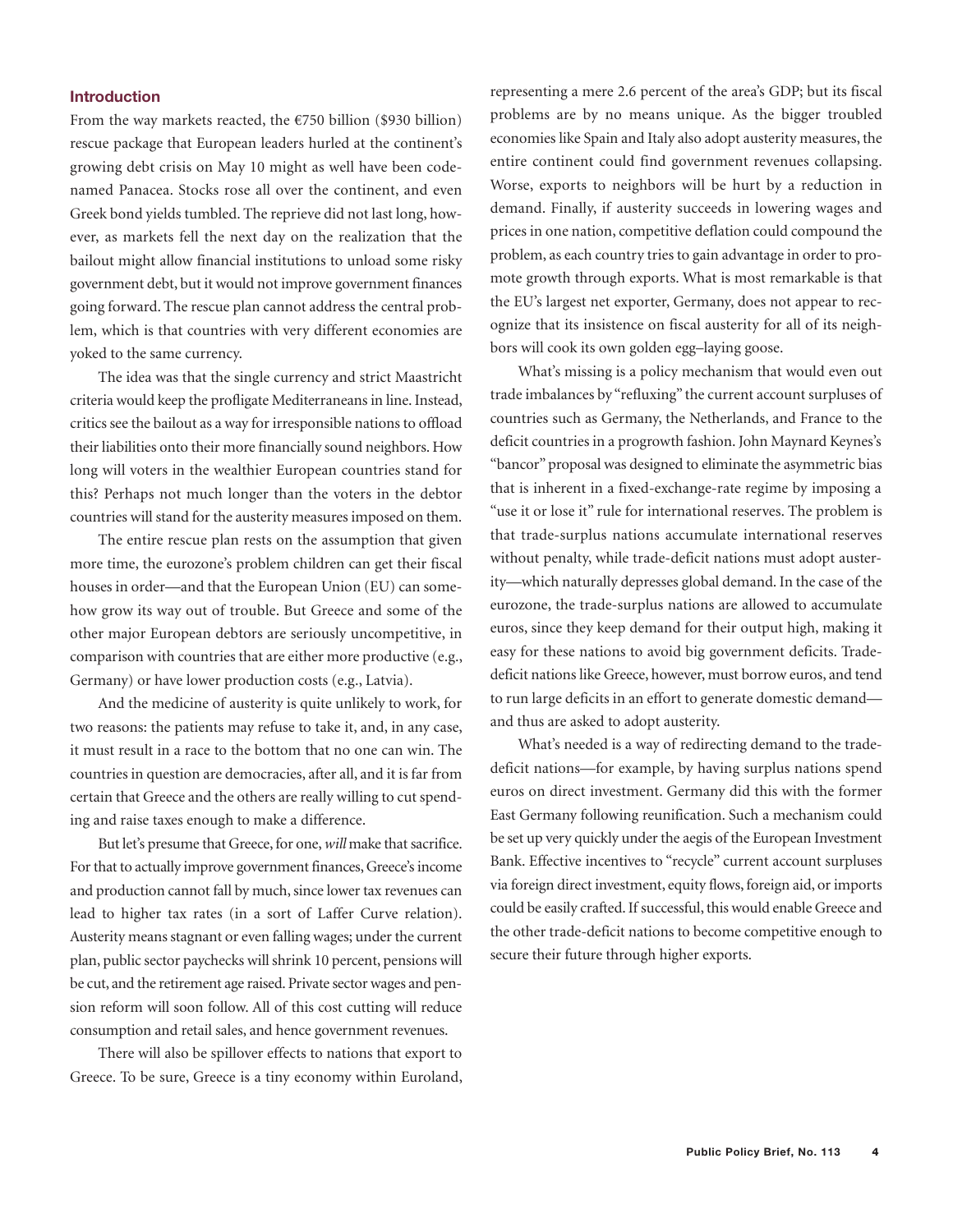### **How Did Greece Get into This Mess?**

A large portion of Greece's government deficit is not discretionary but rather the result of automatic stabilizers. As the European economy began sliding into recession, tax revenues fell and social transfer payments such as unemployment benefits rose, resulting in a larger gap between tax receipts and spending (i.e., a higher deficit). The quarter-over-quarter change in the government's revenues and expenses demonstrates the endogenous nature of the Greek deficit (Figure 1). The social safety net that the public sector provides has obviously been strained by the recession. Once the economy starts growing again, the deficit will shrink automatically, as tax revenues rise and social transfers fall.

Moreover, if the government tries to shrink its deficit in the midst of a recession by cutting costs or raising taxes, the strategy is most certainly doomed to fail. Wage and pension cuts (which are a large part of the proposed plan) or tax increases will lower national income and further reduce tax receipts, making the budget deficit bigger. More important, lower income means lower effective demand, which will further exacerbate the already bad unemployment situation in Greece, causing more civil disturbances. Some analysts estimate that unemployment will increase by 6 percent as a result of the austerity package put forward by the EU and International Monetary Fund (IMF) which, again, is likely to fuel the country's downward spiral (Polychroniou 2010).

Other observers, however, argue that this crisis exposes the profligacy of the Greek government and its citizens, who are stubbornly fighting proposed social spending cuts and refusing to live within their means. Reading the press, one gets the impression that the Greeks must enjoy one of the highest standards of living in Europe while the frugal Germans are forced to pick up the tab. In reality, Greece has one of the lowest per capita incomes in Europe (€21,100 [\$25,900]), far lower than Germany (€29,400 [ $$36,000]$ ] or the average for the EU 12 ( $$27,600$  [ $$33,800]$ ). Further, the country's social safety net might seem very generous by U.S. standards, but it is truly modest compared to the rest of Europe. From 1998 to 2007 Greece spent an average of only €3,530.47 (\$4,327.61) per capita on social protection benefits slightly less than Spain and about  $\epsilon$ 700 (\$860) more than Portugal, which has one of the lowest levels in all of the eurozone. By contrast, Germany and France spent more than double the Greek level, while the EU 12 averaged  $\epsilon$ 6,251.78 (\$7,660.92). Even Ireland, one of the eurozone's most neoliberal economies, spent more on social protection than the supposedly profligate Greeks.





One would think that if the Greek welfare system were as generous and inefficient as it is usually described, then administrative costs would be higher than that of more disciplined governments, such as the German and the French. But this is obviously not the case (see Table 1). And even if we assume, as many have argued, that corruption runs rampant in Greece, its administrative costs are lower than those of the German, French, and Irish bureaucracies. Even spending on pensions, which is the main target of the neoliberals, is lower than in other European countries.

Through 2005, Greece's spending lagged behind that of all the other euro countries except Ireland, and was below the average for the Organisation for Economic Co-operation and Development (OECD) (Table 2). Note also that despite all the commentary on early retirement in Greece, the country's spending on old-age programs was in line with the spending in Germany and France between 1998 and 2005.

Greece has one of the most unequal distributions of income in Europe, and a very high level of poverty (Table 3). Again, the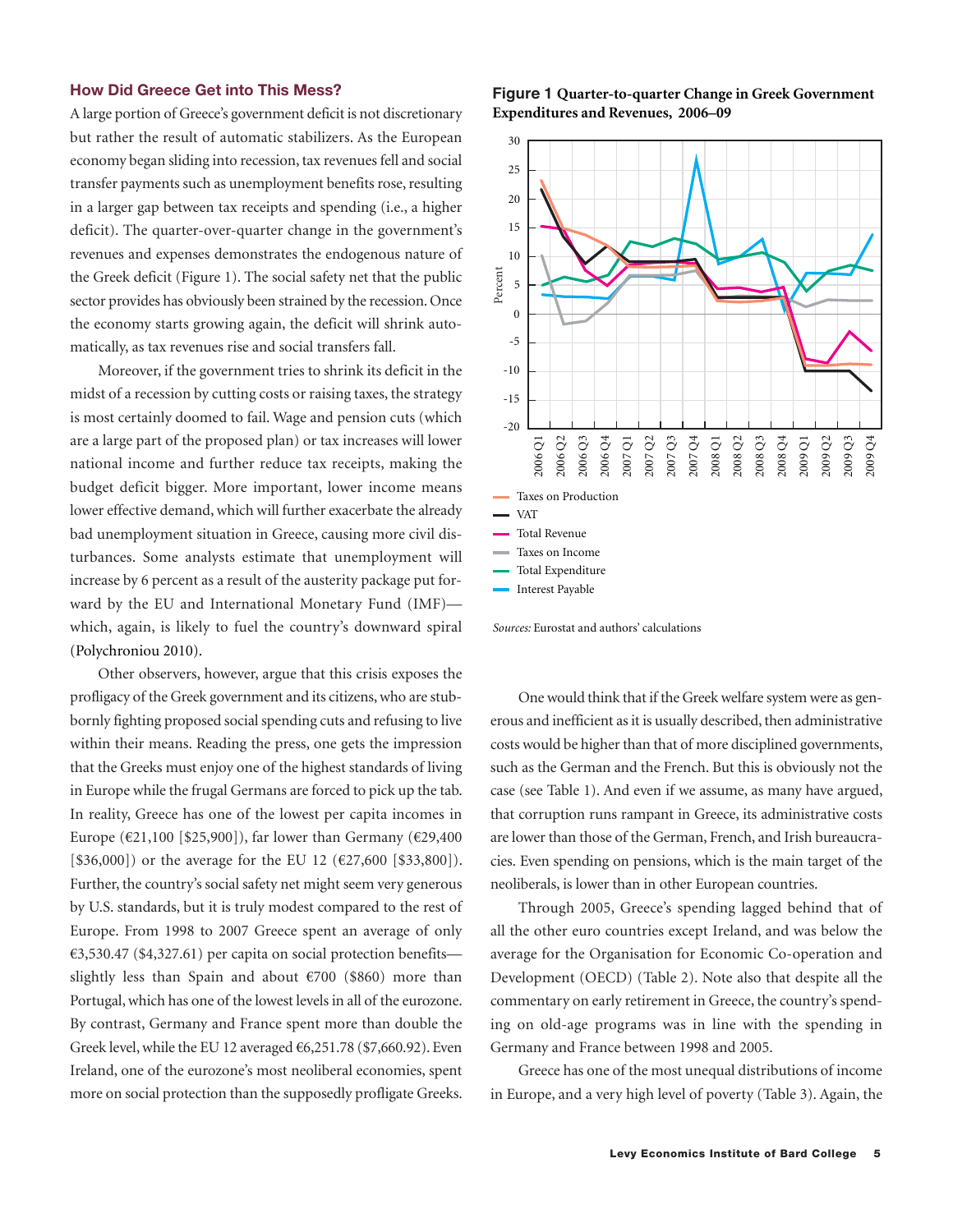|                               | <b>EU 12</b> | Germany  | France   | Greece   | Spain    | Portugal | Ireland  | UK       |
|-------------------------------|--------------|----------|----------|----------|----------|----------|----------|----------|
| Social protection<br>benefits | 6,251.78     | 7,432.21 | 7,350.15 | 3,350.47 | 3,669.41 | 2,825.56 | 5,308.01 | 7,171.70 |
| Administration<br>costs       | 221.51       | 259.41   | 318.19   | 102.46   | 82.14    | 74.01    | 354.78   | 176.63   |
| Sickness /<br>health care     | 1,782.93     | 2,160.07 | 2,157.39 | 944.73   | 1,115.16 | 856.61   | 2,148.09 | 2,066.12 |
| Unemployment                  | 426.22       | 549.43   | 533.89   | 191.45   | 452.32   | 136.87   | 449.15   | 203.1    |
| Pensions                      | 2,428.11     | 2,558.30 | 2,778.13 | 1,646.77 | 1,404.78 | 1,126.40 | 1,167.68 | 3,006.47 |

**Table 1 Per Capita Spending on Social Protection Benefits, 1998–2007 (average level in euros)**

*Sources:* Eurostat and authors' calculations

### **Table 2 Total Social Spending, 1998–2005 (average level in percent of GDP)**

|                                 | Greece | Germany | France | Ireland | UK    | <b>United States</b> | <b>OECD</b> | Eurozone $*$ |
|---------------------------------|--------|---------|--------|---------|-------|----------------------|-------------|--------------|
| <b>Total social</b><br>spending | 19.71  | 26.59   | 28.68  | 14.89   | 20.07 | 15.36                | 20.09       | 22.97        |
| Unemployment                    | 0.4    | 1.65    | 1.65   | 0.9     | 0.33  | 0.35                 |             | 1.38         |
| Health                          | 5.045  | 7.75    | 7.53   | 5.28    | 6.19  | 6.37                 | 5.73        | 6.17         |
| Pensions                        | 10.42  | 10.96   | 10.62  | 2.7     | 5.75  | 5.26                 | 6.85        | 8.37         |

\* Includes Austria, Belgium, Finland, France, Greece, Germany, Ireland, Italy, Luxembourg, Portugal, and Spain.

*Sources:* OECD.stat and authors' calculations

| Proportion of<br><b>Current Median</b><br>Income | Greece | Germany | France | Ireland | UK   | <b>United States</b> | <b>OECD</b> |
|--------------------------------------------------|--------|---------|--------|---------|------|----------------------|-------------|
| 40 percent                                       | 7      | 6.3     | 2.8    | 7       | 3.7  | 11.4                 | 5.7         |
| 50 percent                                       | 12.6   | 11      | 7.1    | 14.8    | 8.3  | 17.1                 | 10.6        |
| 60 percent                                       | 19.6   | 17.2    | 14.1   | 23.3    | 15.5 | 23.9                 | 17.4        |

|  |  | Table 3 Percent of Population below Each Income Level, mid-2000s |
|--|--|------------------------------------------------------------------|
|--|--|------------------------------------------------------------------|

*Source:* OECD.stat

evidence is not consistent with the picture presented in the media of an overly generous welfare state—unless the comparison is made against the United States.

What most economists fail to understand is that the government sector balance is the opposite of the nongovernment sector balance. This is not a theory but a simple accounting identity based on double-entry bookkeeping. This is important, since changes in the government sector balance will have consequences for the nongovernment sector balance.

Let's divide the economy into three sectors: private, government, and external. If one sector spends less than its income (i.e., saves), one or both of the other sectors must be spending more than their income (i.e., dissaving or running a deficit). The aggregate identity looks like this: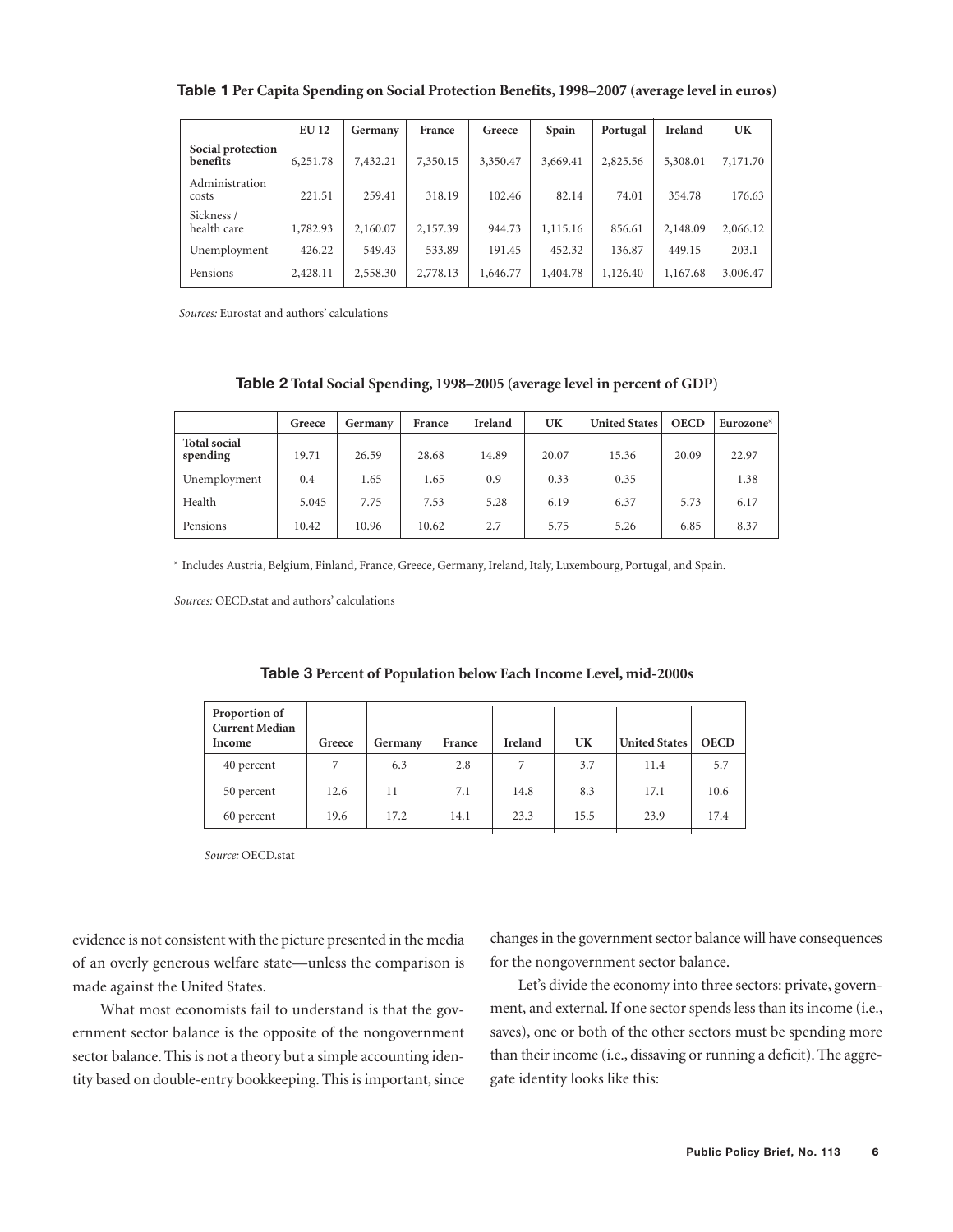

**Figure 2 Greek Sectoral Balances, 2000–08 (in percent of GDP)**



$$
(S-I) + (T-G) + (M-X) = 0
$$

We can rearrange the equation as

$$
(S - I) = (G - T) + (X - M)
$$

where  $(S - I)$  is the net saving of the combined private sector households plus firms. The second term,  $(G - T)$ , is the overall government balance, including federal, state, and local governments. When the government is running a deficit  $(G > T)$ , this term is positive. And finally,  $(X – M)$  is the current account balance. When the current account is in surplus, this term is positive.

In a closed economy without a government sector, saving always equals investment. If the private sector is to save more than domestic investment, then there must be other sectors willing to run deficits. A government deficit, for example, is an injection into private income, and hence generates saving in excess of investment. The rest of the world is in a deficit position relative to a country with a current account surplus, which, again, is an injection into the domestic income flow. Therefore, the public and external sector deficits are what allow, or "finance," the private sector's saving in excess of domestic investment (Wray 1998).<sup>1</sup>

When the government sector goes into deficit, the shortfall equals the additional private sector saving (or reduction of private sector deficit), plus additional net imports. Greece has chronically run a current account deficit as well as a private sector deficit (Figure 2). By identity, Greece's current account deficit less its private sector deficit equals its government deficit. During recessions, the private sector cuts spending and tries to increase savings, moving the government balance further into deficit territory as automatic stabilizers kick in. When the current account goes into deficit, which is a leakage of private sector income, private sector saving will fall unless the government deficit rises by the same amount. In the context of Greece's high current account deficit, its private sector has been running a deficit for the past decade. Figure 2 shows the combined private sector balance, which declined from minus 6 percent of GDP in 2000 to minus 7.5 in 2008. If we were to look only at the household sector, its net saving declined much more over the same period, from minus 7 percent to minus 11 percent (not shown in graph).

We want to emphasize that this is not a theory, nor does it contain any behavioral assumptions. However, the sectoral balances approach is a good tool for analyzing policy proposals. When some analyst says that Greece needs to lower its budget deficit to 3 percent of GDP, then, looking at the sectoral balances, one must ask, What needs to happen to the balances in the other sectors for this to take place? For example, in 2009 the Greek current account deficit was about minus 10 percent of GDP. The budget deficit, including central bank currency swaps, was about minus 13 percent of GDP, allowing the private sector to save at 3 percent of GDP. By adopting the euro, Greece abandoned the option of allowing its currency to depreciate as a means of improving its current account stance. Without this option, it is hard to imagine how Greece could boost its exports (and/or reduce its imports) to the point of achieving a balanced or surplus trade account—a swing of 10 percent of GDP. If the country is to lower its budget deficit to 3 percent of GDP to comply with the Stability and Growth Pact (SGP) limit, the private sector will need to run a deficit of minus 7 percent, provided there is no change in the current account balance.

In other words, without a massive adjustment in its current account balance, Greece must replace its public deficits with private ones for the austerity plan to succeed—a necessarily rapid buildup of private debt that would be unsustainable. Germany's highly extolled disciplined fiscal policy has been able to accomplish precisely this (Figure 3). The low levels of German government debt have been offset by high levels of private debt, which is (arguably) less sustainable. Ireland, Spain, and Portugal are in a similar situation. Greece, on the other hand, has allowed its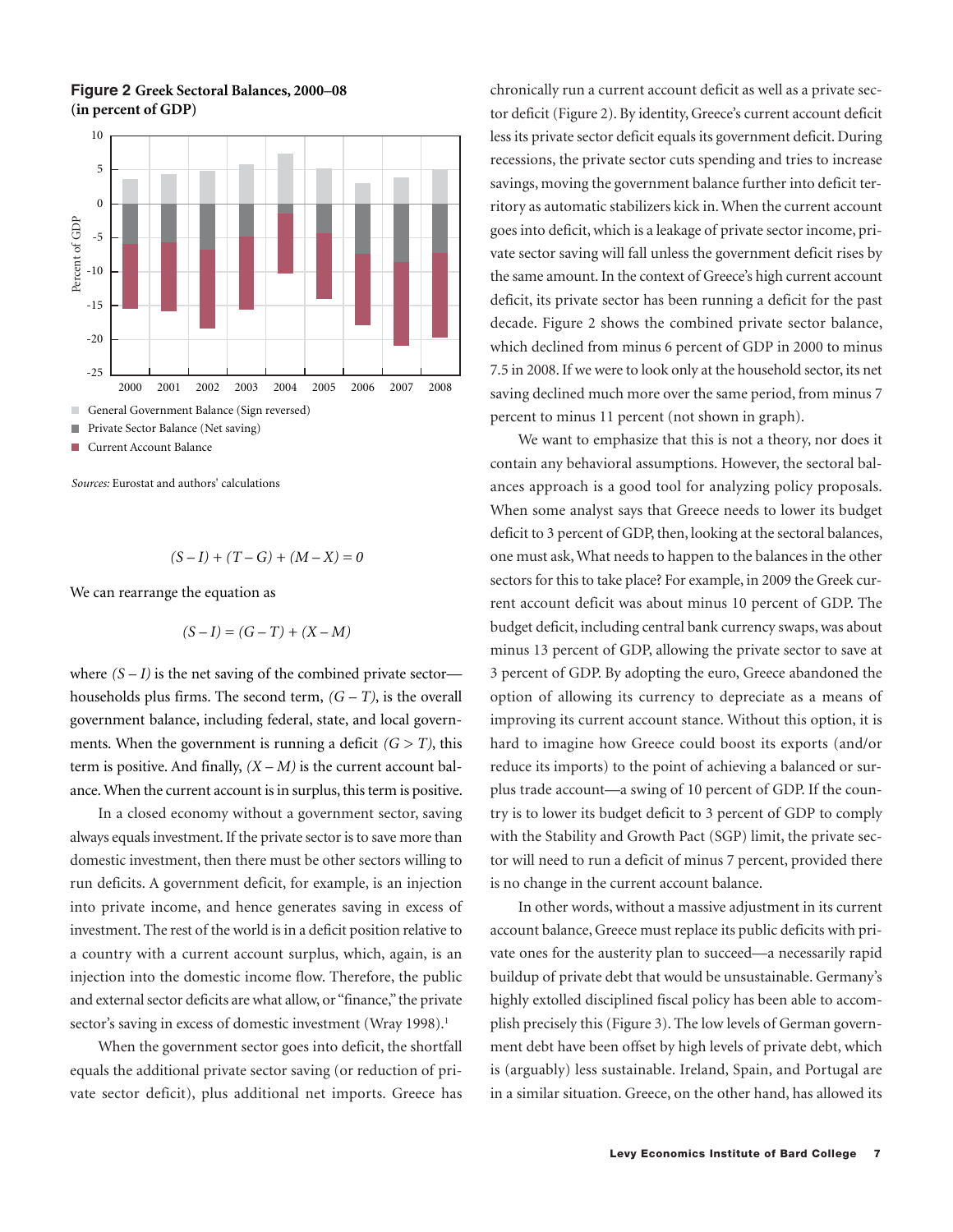

### **Figure 3 Eurozone and U.S. Outstanding-debt Levels, 2009 (in percent of GDP)**

*Sources:* Calculations by Flavia Krause-Jackson and Giovanni Salzano of Bloomberg, based on ECB and Eurostat data

private sector to operate with somewhat lower levels of debt, as the government's deficit has risen relatively more. Indeed, the "profligate" Greeks have less private debt than their neighbors do—which could put them in a better position to withstand this crisis.

Still, financial crises and recessions inevitably lead to larger public deficits and debts, as discussed above. The private sector deleveraging that occurs in recession must be accompanied by public sector leveraging, unless the current account moves to the surplus side.

The problem is not that Greece has very high levels of debt and deficit because of a profligate government or lazy workers. Most developed countries, including the United States, the UK, and Japan, are in a similar situation in terms of their deficit and debt positions. The issue is that the SGP requirements are arbitrary, and they are not rooted in any sensible theoretical arguments or empirical evidence. Countries have different export profiles and private sector saving rates, and these will endogenously affect the public sector's balance. For European governments to comply with the SGP requirements at all times, they need to get rid of most of their social protection policies, so that "safety net" spending does not rise in a recession. This would be counterproductive, to say the least, and it is not something we are advocating. Rather, we want to show

how the nondiscretionary nature of the deficit leaves government few options in terms of cutting a deficit during a recession.

### **Why Won't the Rescue Plan Save the Euro?**

It's hard to see a positive European outcome from the EU/IMF rescue plan, given the perverse incentives in place. Higher taxes will only mean more tax evasion. The bailout will make it harder to convince people in the problem debtor nations that failing to change will result in disaster. Since the real rescue is of the European banks that hold all this debt, we once again have a transfer of money from thrifty taxpayers to imprudent banks, making moral hazard more hazardous.

Some have likened the €750 billion bailout structure to the creation of one of those notorious special purpose vehicles that helped to bring on the global financial crisis. The largest component is the European Financial Stability Facility (EFSF), which has access to  $€440$  billion (\$545 billion) to lend to struggling eurozone members. The hope is that it will be able to issue AAArated debt guaranteed by all eurozone members except Greece (any nation seeking help is excluded). Ironically, as the number of nations receiving funds from the EFSF grows, the number backing that debt decreases—making it less likely that EFSF debt can retain the highest rating.

Details are still being worked out, but it appears that any nation that cannot float debt at an interest rate of less than 5 percent will be able to borrow from the EFSF at a lower rate. Portugal recently found itself in that category after auctioning debt at 5.225 percent, and while it has denied it would seek help, the better terms it could obtain through the EFSF must look attractive. In any case, only 40 percent of the nations that stand behind the EFSF's debts are themselves rated AAA, so what we have is mostly lower-rated governments guaranteeing EFSF debt that *hopes* to get an AAA rating. At least on the surface, that arrangement seems fishy. If more countries are downgraded and if more need to seek assistance, it is possible that the guarantees will not be sufficient to allow the EFSF to issue the full €440 billion, precisely when the full amount is needed most.

Greece has already begun to implement its austerity program—which, of course, came with strings attached. Its budget deficit has been reduced by 40 percent over the first five months of the year, thanks to big spending cuts, yet slower growth is causing revenues to come in below targets. GDP fell by 1 percent in the first quarter, and by 2.5 percent compared with the same period last year. Large fuel-tax increases have contributed to growing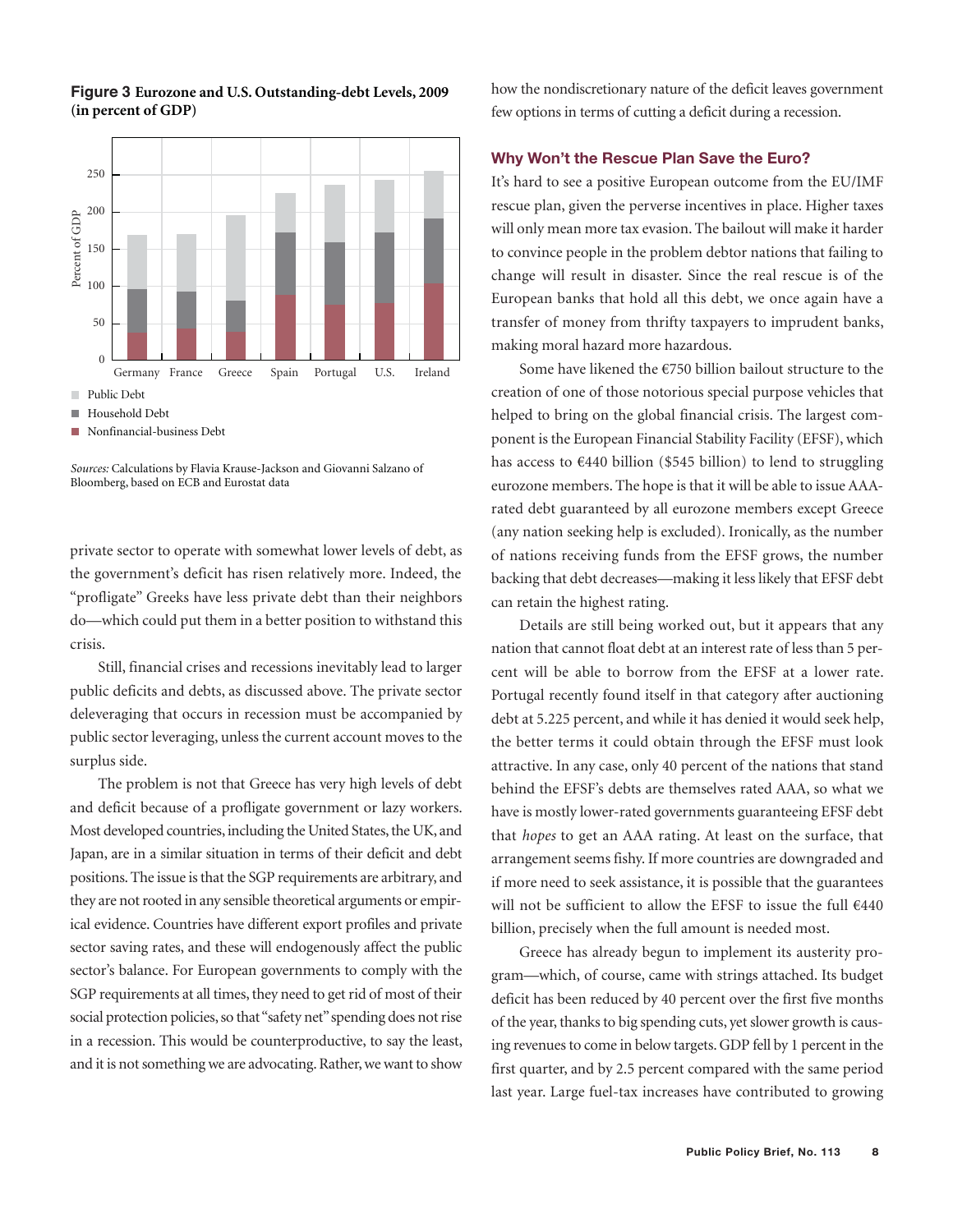inflation, up to 5.4 percent in May from 4.3 percent in April. More spending cuts are on the horizon, since the bailout terms require the deficit to be reduced by more than five percentage points, to 8.1 percent of GDP, by the end of the year. Social unrest has increased in response to the combined layoffs, pay cuts, tax and price increases, and proposed pension reforms.

As the European financial crisis continues to percolate, a few irreducible facts are now distressingly clear.

First, Greece has no hope of repaying its debts as they are now constituted. Thus, the much contested, three-year €110 billion (\$136 billion) bridge bailout plan will not restore Greece's fiscal situation. The markets may not like to think about it, but sooner or later Greece will have to restructure its debt; one or more of the other PIIGS—Portugal, Ireland, Italy, and Spain will probably have to do the same. Their structural deficits, not to mention the rising cost of servicing their debt, are simply too large to be significantly reduced through deflationary austerity measures. Greece has a primary deficit exceeding 6 percent of GDP and a budget deficit of at least another 4 percent due to financing the interest on its accumulated debt. And it faces a contraction in its GDP for at least the next three years. Do the math: Greece must contract its deficit by an amount equal to 10 percent of GDP in order to achieve a stable debt-to-GDP ratio—a feat that is basically impossible for any government to accomplish in a short time span. A rising debt-to-GDP ratio, together with a contracting economy, will make continued access to private financing very doubtful. Growth in many of the PIIGS—including Greece—will be negative for at least the next two years. Meanwhile, the smart money is headed for the exits.

Second, although Greece can default on most of its public debt with a unilateral act of Parliament—a move that may yet prove irresistible, given the political and economic realities— Greece, the IMF, and the rest of the eurozone would be much better off if this were avoided. A default would mean not only horrific economic pain for Greek citizens but also the threat of financial turmoil across Europe and possibly the world, since many major banks would be implicated. In addition, the debt of Spain, Portugal, Ireland, and possibly Italy would be severely compromised. These governments would at the very least face lower credit ratings and much higher borrowing costs, making their default more likely. Since investors know this, there might also be bank runs.

Further, the legal problems entailed in such a default would drag on for years. Any euro-denominated obligations falling

| in the Eurozone (in billions of dollars) |              |    |                                        |  |  |  |
|------------------------------------------|--------------|----|----------------------------------------|--|--|--|
|                                          | <b>Banks</b> |    | Mutual Funds   Pension and Other Funds |  |  |  |
| Greece                                   | 55           |    | 38                                     |  |  |  |
| France                                   | 24           | 26 |                                        |  |  |  |

| Greece             | ככ |    | 38 |
|--------------------|----|----|----|
| France             | 24 | 26 |    |
| Germany            | 25 | 8  | 3  |
| Italy              | 7  | 11 | 8  |
| Belgium            | 9  | 3  |    |
| <b>Netherlands</b> | 8  | 3  | a  |
| Luxembourg         | 8  |    | 12 |
| <b>Britain</b>     | 11 |    |    |
| Austria            |    |    |    |

\* Total debt in 2009Q3 was \$390 billion.

*Sources:* IMF and Barclays Capital

under the legal jurisdiction of other EU members would not be abrogated by a Greek default. Even if Greece were to abandon the euro and adopt its own sovereign currency, its firms and households would still face default proceedings across the EU. In other words, Greece does have the sovereign power to adopt a new currency and to redenominate all domestically held debts in that currency, but it cannot force the redenomination of debts held outside its borders. Given Greece's linkages with other EU nations, the ramifications of default would be huge, since its citizens would still owe euros, and most would have little euro earning capacity to service those debts.

This is related to a third incontrovertible fact: unification has exposed other members to the debt of Euroland's "problem children." Large quantities of Greek public debt are held by other eurozone members, especially by banks and mutual funds in France and Germany (Table 4).

Eurozone banks also hold massive amounts of Greek nonpublic sector debt. As the June *BIS Quarterly Review* shows, at the end of 2009 the exposure of banks headquartered in the eurozone was equal to almost two-thirds of international exposure to the debts of Greece, Ireland, Portugal, and Spain (BIS 2010). The euro banks had exposures of €575 billion (\$727 billion) to Spain, €318 billion (\$402 billion) to Ireland, €193 billion (\$244 billion) to Portugal, and €163 billion (\$206) billion to Greece—a total that far exceeds the funds committed through the bailout (Table 5). Of the total, the euro-headquartered banks held  $\epsilon$ 200 billion (\$254 billion) of government debt issued by these four countries, equal to 16 percent of their total exposure to debt issued by these

# **Table 4 Greek Public Debt \* Held by Financial Institutions**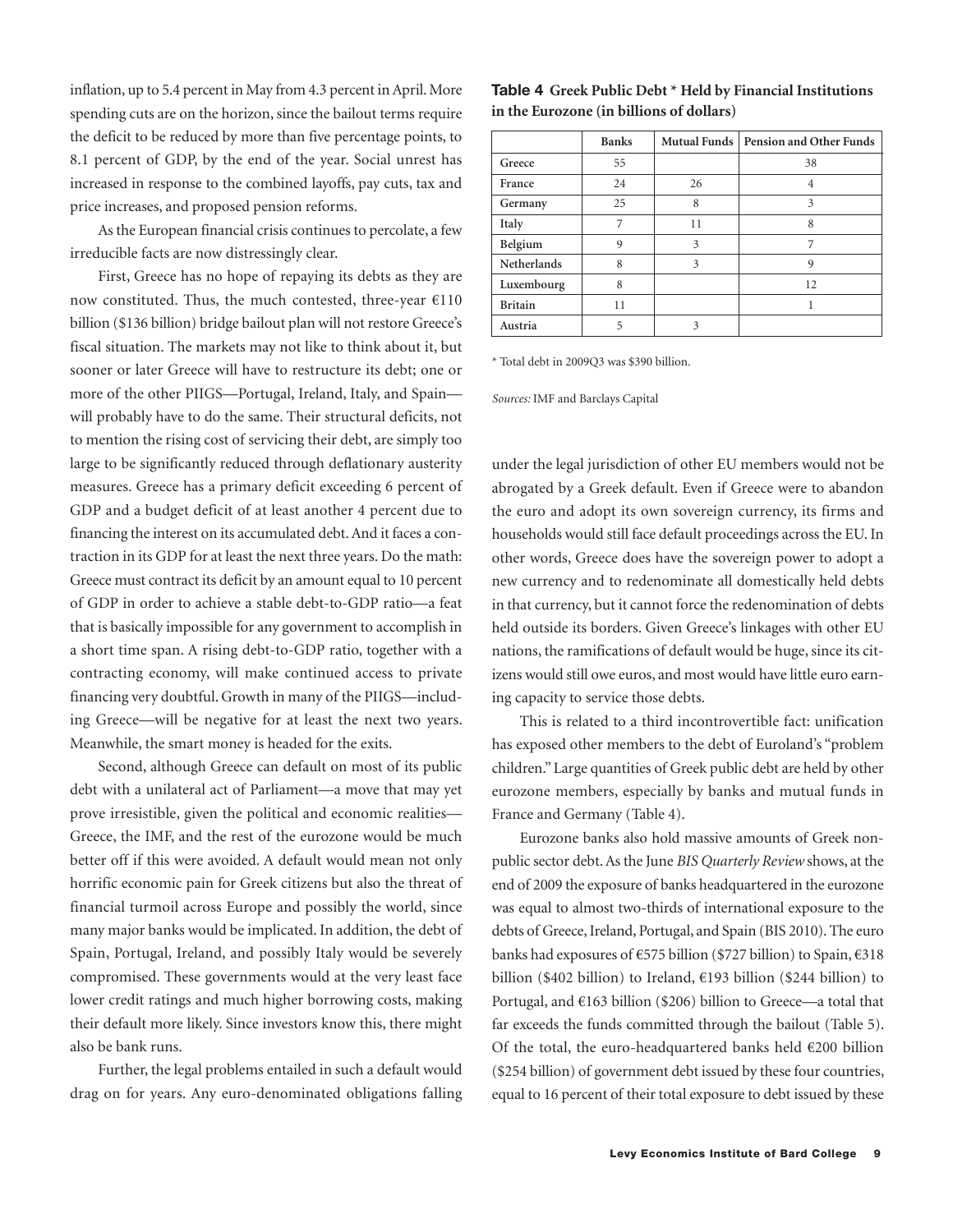|                      | Public<br>Sector | <b>Banks</b> | Nonbank<br>Private<br>Sector | Other<br><b>Exposures</b> | Total<br>$Exposures*$ |
|----------------------|------------------|--------------|------------------------------|---------------------------|-----------------------|
| Germany              | 22.792           | 11.54        | 10.026                       | $\theta$                  | 44.358                |
| Spain                | 0.583            | 0.08         | 0.543                        | 0.367                     | 1.573                 |
| France               | 30.627           | 5.501        | 42.69                        | 29.477                    | 108.295               |
| Italy                | 3.067            | 1.296        | 2.495                        | 2.238                     | 9.096                 |
| Other eurozone       | 25.712           | 2.011        | 12.419                       | 2.801                     | 42.943                |
| UK                   | 3.585            | 5.434        | 6.333                        | 4.924                     | 20.276                |
| Japan                | 4.855            | 0.721        | 1.088                        | 0.233                     | 6.897                 |
| <b>United States</b> | 5.564            | 5.49         | 5.508                        | 29.064                    | 45.626                |
| Rest of world        | 1.771            | 1.785        | 3.663                        | 4.625                     | 11.844                |
|                      |                  |              |                              |                           |                       |
| Eurozone             | 82.781           | 20.428       | 68.173                       | 34.883                    | 206.265               |
| World                | 98.556           | 33.858       | 84.765                       | 73.729                    | 290.908               |

**Table 5 Bank Exposures to Greece, by Country and Sector, 2009Q4\* (in billions of U.S. dollars)**

\* Unallocated exposures were very small and have been excluded; see Data Appendix: Table 5 for additional notes.

*Source:* BIS, Consolidated Banking Statistics, Ultimate Risk Basis

nations. German bank exposure to this government debt equaled more than 12 percent of Tier 1 capital. UK banks were the most exposed to Ireland—€182 billion (\$230 billion)—but also held €111 billion (\$140 billion) of Spanish debt. Clearly, default by the PIIGS on government debt would spill over to the rest of the EU, and the effects would be even greater if private sector defaults rose. Note that much of the private sector debt is bank debt, meaning that a vicious cycle of defaults would be set off. In other words, if Greece were to default on its government debt, this would hurt banks throughout the eurozone (including banks in Greece), which would then become insolvent and either default on their own obligations or require a government bailout.

So what is to be done? Greece cannot "afford" default, but it can "restructure." To the contrarians this may resemble a default, but we can distinguish between outright default and restructuring, as was done for New York City in the 1970s. Basically, Greece needs more favorable credit terms—lower interest rates and a longer period in which to pay. The balance sheets of European and other banks holding the "restructured" Greek bonds to maturity will not be impaired unless strict mark-to-market accounting is used—a method that may be on its way out. In this manner, they can maintain the useful fiction that they are solvent, until they actually become so with the help of cheap money from the European Central Bank (ECB). Undoubtedly, many of Greece's current bondholders will not easily agree to this plan, but the risk of default would be much, much lower after restructuring. Standard and Poor's has recently reckoned that investors could lose half of their money should there be a default.

The impact of such a plan would be significant. Carl Weinberg of Frequency Economics figures that over the next five years, Greece needs to raise almost €240 billion (\$296 billion), €150 billion (\$185 billion) of which is principal and the remainder, interest. Restructuring the Greek bonds that mature between now and 2019 into a single, self-amortizing 25-year bond at 4.5 percent would save the country more than €140 billion (\$173 billion) over the next five-and-a-half years. The cash-flow improvement in servicing the country's debt, together with the ongoing rebalancing of its public finances, would raise its credit profile and make access to credit from private markets possible.

Does all this sound far-fetched? It shouldn't. All parties have good reason to work together on it, and besides, there is no palatable alternative. We do recognize that things are more complicated today than during New York City's debt crisis in the 1970s, largely because of the widespread use of credit default swaps (CDSs). Just as in the case of U.S. mortgage-backed securities, the use of CDSs makes it harder to alter the terms of the loans (or in this case, government bonds), which could in turn trigger the terms of the CDSs and force a default event.

### **What's Wrong with Euroland?**

It is important to recognize the difference between a sovereign currency (defined as a floating, nonconvertible currency) and a nonsovereign currency. A government that operates with a nonsovereign currency, issuing debts either in foreign currency or in domestic currency pegged to foreign currency (or to precious metal), faces solvency risk. However, the issuer of a sovereign currency—that is, a government that spends by using its own floating and nonconvertible currency—cannot be forced into debt. This is recognized, at least partially, by markets, and even by credit raters. It is why a country like Japan can run government debt-to-GDP ratios that are more than twice as high as the "high debt" PIIGS while it still enjoys extremely low interest rates on sovereign debt. By contrast, U.S. states, countries that operate currency boards (like Argentina in the late 1990s), and euro nations face downgrades and rising interest rates, with deficit ratios much below those of Japan or the United States.<sup>2</sup>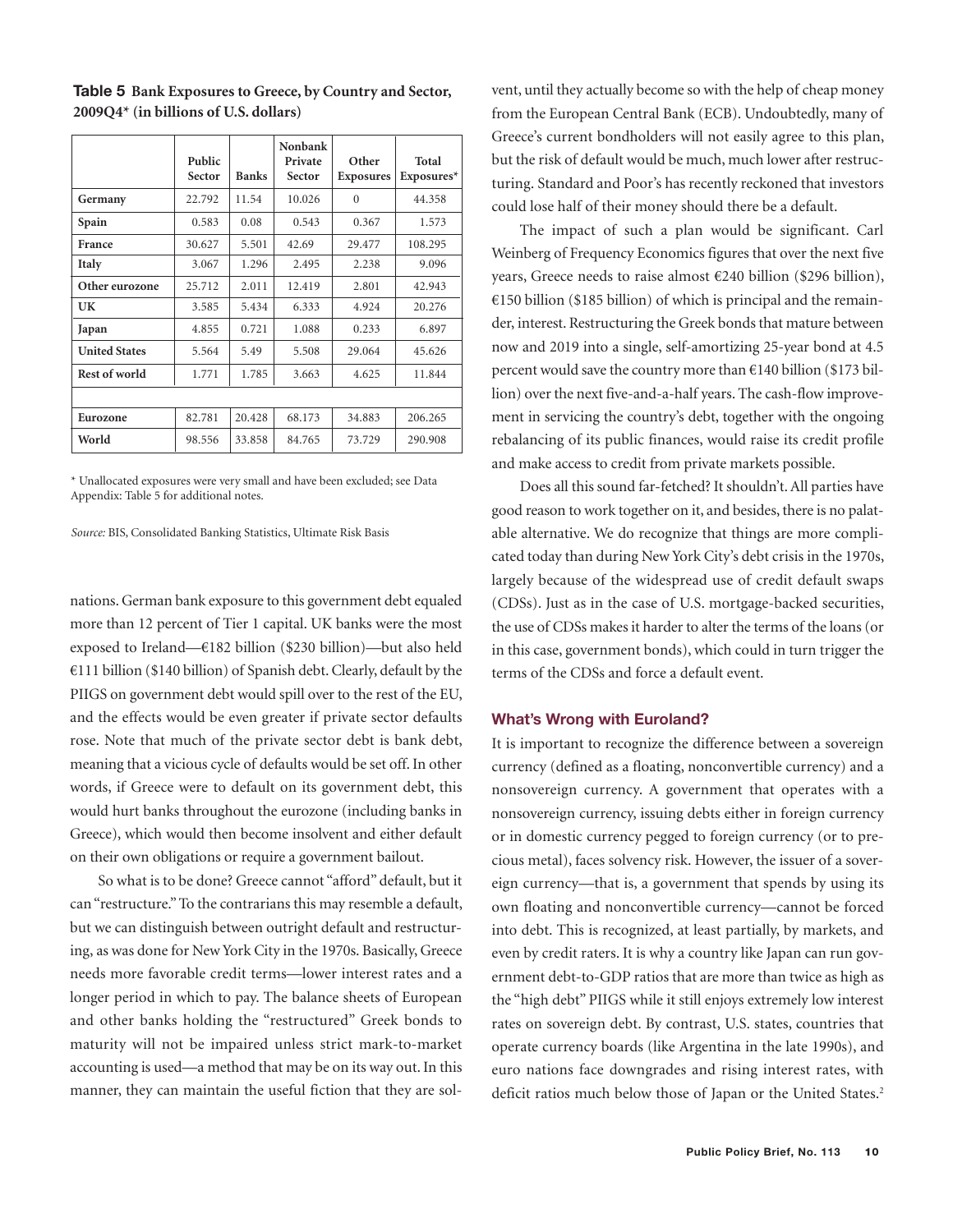This is because a nation operating with its own currency can always spend by crediting bank accounts, and that includes spending on interest. Thus, there is no default risk (Nersisyan and Wray 2010). However, a nation that pegs its currency or operates a currency board can be forced to default—much as the U.S. government abrogated its commitment to gold in 1933.

Instead of drawing the right conclusion from the Greek debt crisis—that the euro project was doomed to fail by design—most commentators have rushed to embrace the argument that the Greek debt crisis presents a possible scenario for the United States, the UK, and Japan, and to use that argument against deficit spending in these countries despite unacceptable levels of unemployment. Indeed, it is claimed that there is no fundamental difference between Greece and the United States, and that the latter is able to borrow at low rates only because it has a much larger and stronger economy, and because it happens to issue the international reserve currency. In sum, the common view is that even if "the Greek tragedy" is not yet occurring in the United States, it provides a good lesson in what not to do, and gives us a chance to solve our own deficit problems before our lenders start losing confidence in U.S. government debt.

We believe this view is mistaken.

The problem with the eurozone is that each nation gave up its sovereign currency in favor of the euro. For individual nations, the euro is a foreign currency. It is true that each national government still spends by crediting the bank accounts of sellers, and this results in a credit of bank reserves at the national central bank. The problem is that national central banks have to get euro reserves at the ECB for clearing purposes. The ECB in turn is prohibited from buying the public debt of governments: even though national central banks can facilitate "monetization" to enable governments to spend, the clearing imposes fiscal constraints. This is similar to the situation of individual U.S. states, which really do need to tax or borrow in order to spend. Similarly, because a nation like Greece is integrated into the eurozone, its central bank is likely to face a continual drain of reserves from its ECB account if its government runs deficits. This is replenished through the sale of government bonds in the rest of the eurozone, reversing the flow of reserves in favor of the seller's central bank. The mechanics of this are somewhat different for U.S. states (which, of course, do not operate with their own central banks), but the implications are similar: euro nations and U.S. states really do need to borrow.

By contrast, a sovereign nation like the United States, Japan, or the UK does not borrow its own currency. It spends by crediting bank accounts. When a country operates on sovereign currency, it doesn't need to issue bonds to "finance" its spending. Issuing bonds is a voluntary operation that gives the public the opportunity to convert their noninterest-earning government liabilities, currency, and reserves at the central bank into interestearning government liabilities, treasury bills, and bonds, which are credit balances in securities accounts at the same central bank. If one understands that bond issues are a voluntary operation undertaken by a sovereign government, and that bonds are nothing more than alternative accounts at the same central bank operated by the same government, it becomes irrelevant for matters of solvency and interest rates whether there are takers for government bonds or whether the bonds are owned by domestic citizens or foreigners.

There is a further consideration. When a private entity goes into debt, its liabilities are another entity's asset: there is no net financial asset creation. When a sovereign government issues debt, it creates an asset for the private sector without an offsetting private sector liability. Hence, government issuance of debt results in net financial asset creation for the private sector. Private debt *is debt*, but government debt is *financial wealth* for the private sector. A buildup in private debt should raise concerns, because the private sector cannot run persistent deficits. However, a sovereign government, as the monopoly issuer of its own currency, can always make payments on its debt by crediting bank accounts; those interest payments are nongovernment income, while the debt is nongovernment assets. Put another way, when one must borrow to make future payments, one is in a Ponzi position. For a government with a sovereign currency, there is no imperative to borrow; hence, it is never in a Ponzi position.

With a sovereign currency, the need to balance the budget over some time period or over the course of a business cycle is a myth. When a country operates with a sovereign monetary regime, debt and deficit limits—even bond issues, for that matter—are self-imposed; that is, there are no financial constraints inherent such as those that exist under a gold-standard or fixedexchange-rate regime. But that superstition is seen as necessary, because if everyone realized that government was not actually constrained by the necessity of a balanced budget, then it might spend "out of control," taking too large a percent of the nation's resources. The late Nobel Laureate Paul Samuelson (1995) agreed: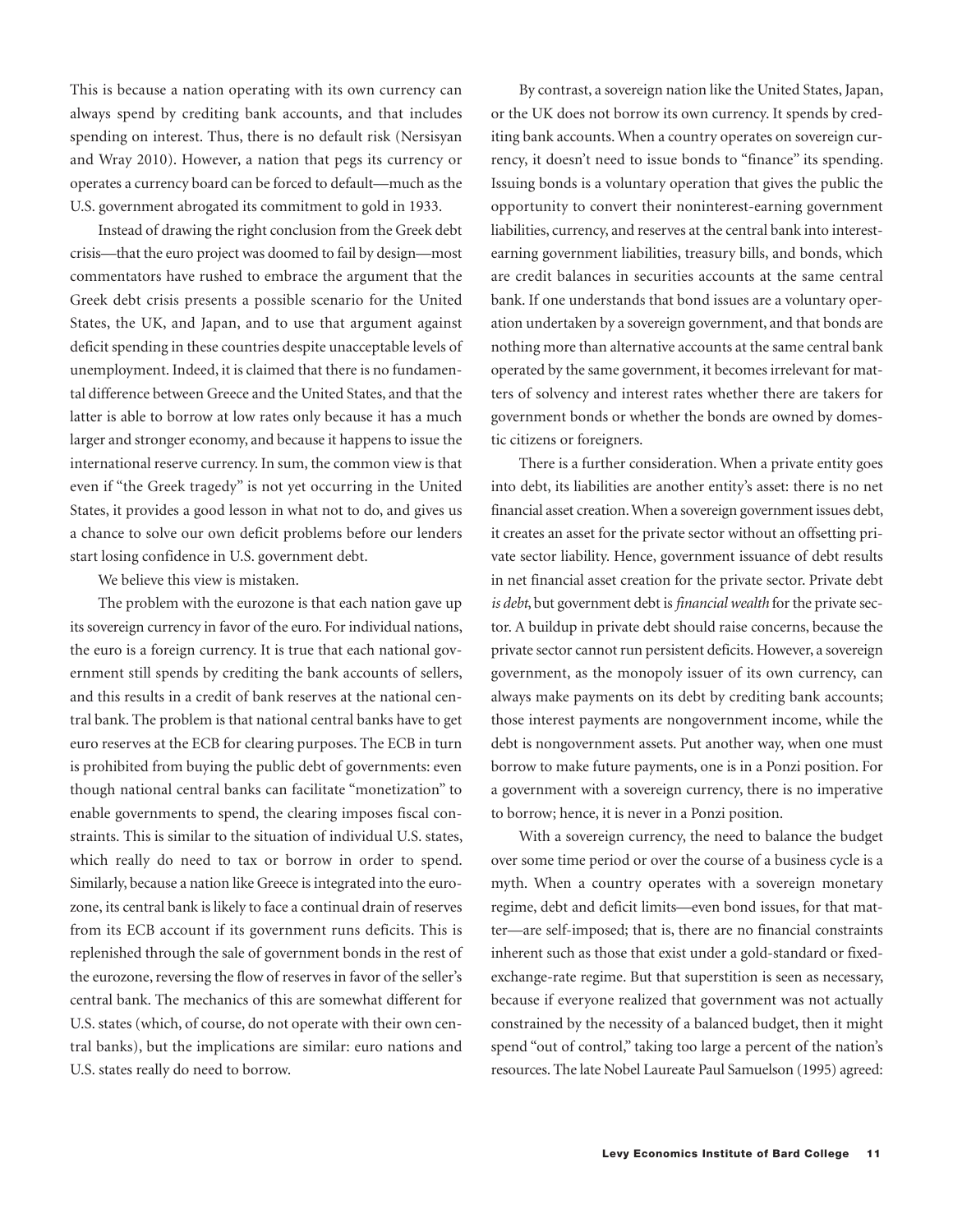|                    | <b>Budget Deficit</b> | <b>Public Debt</b> |
|--------------------|-----------------------|--------------------|
| Austria            | $-3.429496$           | 66.5               |
| Belgium            | $-5.976824$           | 96.8               |
| Cyprus             | $-6.07028$            | 56.2               |
| Germany            | $-3.298853$           | 73.2               |
| Finland            | $-2.153582$           | 44                 |
| France             | $-7.546907$           | 77.5               |
| Greece             | $-13.618028$          | 115.1              |
| <b>Ireland</b>     | $-14.277591$          | 64                 |
| Italy              | $-5.312749$           | 115.8              |
| Luxembourg         | $-0.735442$           | 14.5               |
| Malta              | $-3.816527$           | 69.1               |
| <b>Netherlands</b> | $-5.298067$           | 60.9               |
| Portugal           | $-9.412353$           | 76.8               |
| Slovakia           | $-6.773827$           | 35.9               |
| Slovenia           | $-5.48805$            | 35.7               |
| Spain              | $-11.19059$           | 53.2               |

**Table 6 Eurozone Government Deficits and Debt, 2009 (in percent of GDP)**

*Source:* EBC

I think there is an element of truth in the view that . . . the budget must be balanced at all times. Once it is debunked, [that] takes away one of the bulwarks that every society must have against expenditure out of control. There must be discipline in the allocation of resources or you will have anarchistic chaos and inefficiency. And one of the functions of old-fashioned religion was to scare people, by [using] what might be regarded as myths, into behaving in a way that the long-run civilized life requires. We have taken away a belief in the intrinsic necessity of balancing the budget, if not in every year, [then] in every short period of time. If Prime Minister Gladstone came back to life he would say, "Uh-oh, what have you done?" and James Buchanan argues in those terms. I have to say that I see merit in that view.

Sovereign governments do not face financial constraints in their own currency, as they are the monopoly issuers of that currency. They make any payments that come due, including interest payments on their debt and payments of principal, by crediting bank accounts—meaning that, operationally, they are not constrained in terms of how much they can spend. Nor does

a sovereign government have to allow the markets to determine the interest rate it pays on its bonds, since bond issues are voluntary. On the other hand, countries that give up their monetary sovereignty do face financial constraints, and are forced to borrow from capital markets at market rates in order to finance their deficits. As the Greek experience shows, this monetary arrangement allows the markets and rating agencies (or other countries, in the case of Greece) to dictate domestic policy to a politically sovereign country.

Had the European governments attempted to follow the restrictions of the SGP—an attempt that would most certainly have failed because of the endogenous nature of budget deficits—they would not have been able to support their economies in the current crisis, possibly leading to a global, or at least a continental, depression. As Hyman P. Minsky (2008 [1986]) argued, swings in the government budget balance must be as large as swings in investment (or, more broadly, swings in the private sector balance), so that fiscal policy can be used to counteract the business cycle. Instead of using the government budget as a tool to create a system that is relatively stable and supports high employment, the Europeans have made low deficits the policy goal, without any regard for the consequences that has for the economy. Yet even without the SGP, government spending is constrained by market perceptions of risk—precisely because these nations do not have a sovereign currency system like that of the United States, the UK, or Japan.

Indeed, except for Luxembourg and Finland, all of the other EU countries are in violation of the deficit limit rule, and all but six are already over the 60 percent debt limit (Table 6). Even Germany, which is the world's largest exporter, is in breach of both the deficit and the debt limits. While some countries crossed those limits only during the current recession, others were already in violation. It really was not the SGP that limited deficit spending but rather the market's perception that individual governments could not service their debt. In our view, it was inevitable that some nation would eventually reach the threshold that would bring about a crisis—and that the crisis would then spread.

### **Germany's Contribution to the Problems of the PIIGS**

Germany's relatively "stronger" fiscal stance results in large part from its ability to run a current account surplus. Indeed, as noted above, Germany is the world's biggest exporter, and much of its market for exports can be found in Europe. This is, naturally, the other side to the current account deficits of other European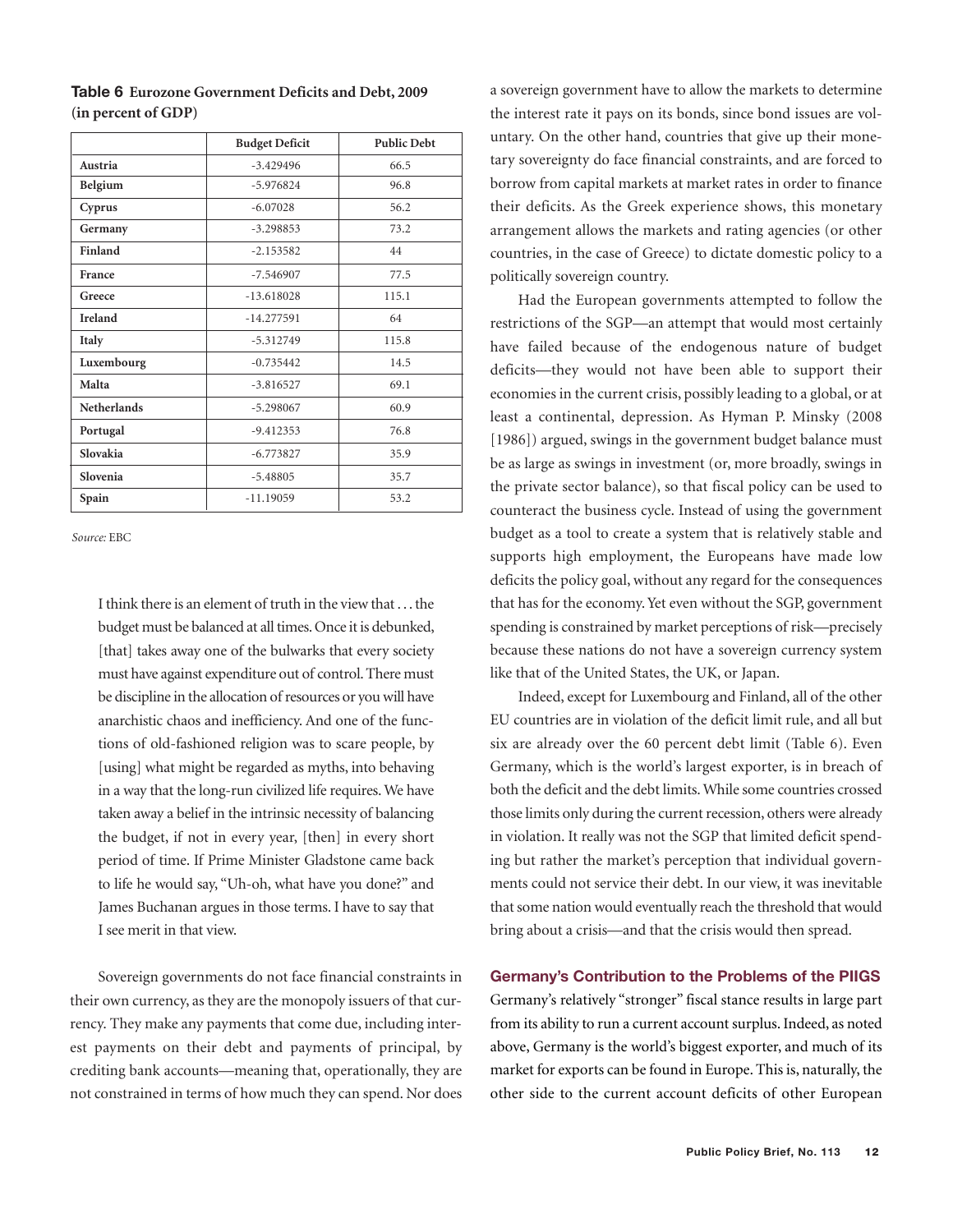

### **Figure 4 Labor Cost Index, Industry and Services, 2000 Q3 – 2008 Q2 (excluding public administration)**

*Source:* Eurostat

nations, including Greece. It is thus doubly ironic that Germany chastises its neighbors for their "profligacy" but relies on their "living beyond their means" to produce a trade surplus that then allows its government to run smaller budget deficits. Clearly, it is impossible for all nations to run current account surpluses, and Europe, taken as a whole, can run a current account surplus only to the extent that there are other nations that run deficits. But in point of fact, Europe runs an approximately balanced current account with the rest of the world. And as we noted above, it is not within the power of any individual euro nation to devalue its currency in an effort to achieve a current account surplus. Hence, within Euroland it is a zero-sum game: one nation's current account surplus is offset by a deficit run by a neighbor. And given triple constraints—an inability to devalue the euro, a global downturn, and a powerful neighbor committed to running its own trade surpluses—it seems quite unlikely that a nation like Greece could move toward a current account surplus.

An examination of labor costs across the eurozone shows that Germany has been pursuing a low-wage growth strategy (Figure 4), which is consistent with its export-led growth strategy. France, Italy, and the Netherlands have also been successful

### **Figure 5 Ten-year Government Bond-yield Spreads, January 1999 – April 2010 (German benchmark)**



*Sources:* Eurostat and authors' calculations

in holding down wage growth. By contrast, Spain and, especially, Greece have not, with Greek wages growing about 50 percent more than those in Germany. Whether or not these high-wagegrowth nations deserve criticism, it is clear that severe austerity measures will have to be imposed on Greece and Spain in order to reduce nominal wages and make them competitive with those in Germany.

Not surprisingly, bond-yield spreads between the PIIGS and Germany have increased to all-time highs (Figure 5). Once a country exceeds the SGP limits, markets perceive its debt as less credible and start demanding higher interest rates. Rating agencies also use the thresholds as justification to cut a country's debt rating, creating a vicious cycle of higher debt and higher interest rates. The monetary arrangements of the eurozone have made countries hostage to markets and rating agencies alike. In a devastating attack on these agencies, Richard Koo (2010) observes that credit downgrades of sovereign debt are "an extremely dangerous development because it makes it difficult for governments to continue administering the needed fiscal stimulus, and ending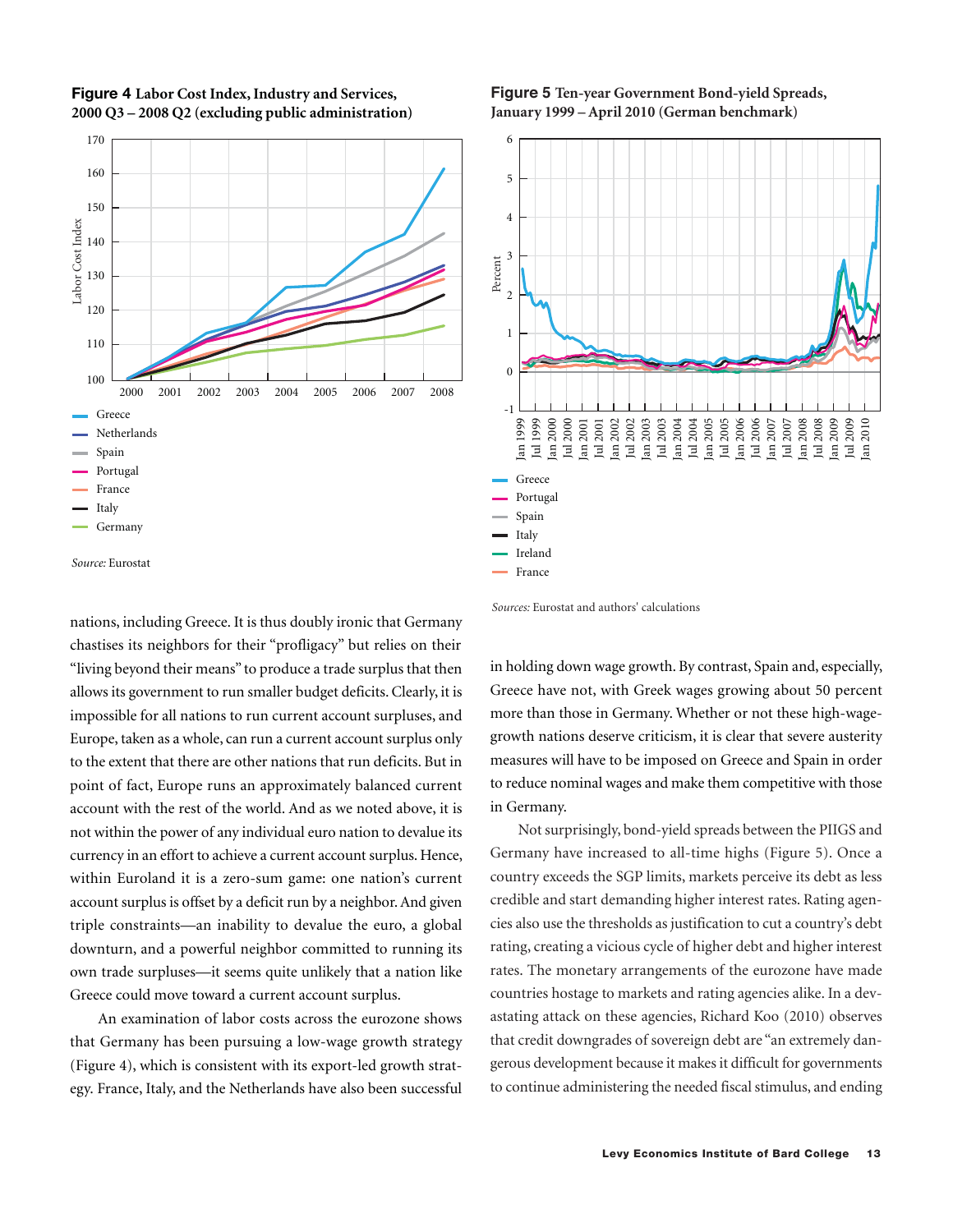stimulus in the midst of a balance sheet recession could send the global economy into a deep depression." He notes that the ratings agencies use depressed tax revenues as an excuse for downgrading, and cites Japan's long experience with the cycle of downgrades and fiscal tightening that prevented recovery in the mid-1990s. Eventually, however, "Japanese investors and analysts took a closer look at the justification for the downgrades and realized that the U.S. and European credit agencies had completely overlooked that Japan was in a balance sheet recession…. Having decided that any downgrade based on such un-informed reasoning was meaningless and could safely be ignored, Japan's public and private sector investors regained their composure. This helped constrain any increase in [Japanese government bond] yields and made it possible for the government to continue fiscal stimulus." We believe that Koo's analysis is correct in its application to sovereign countries like Japan and the United States, but it is not applicable to countries like Greece that have adopted the euro. Downgrades of the PIIGS' ratings boost yields on government debt in a self-reinforcing death spiral.

The problems in Euroland will, of course, affect other nations outside the region. The U.S. stock market has been hit by the bad news from Europe, and ironically, the European crisis is going to worsen problems in Japan, which for two decades has suffered from its own financial heartache. Japanese banks had invested heavily in euro-denominated government debt, seeking the high returns generated by the wide spreads described above. (Japanese retail investors hold sizable investments in all of the PIIGS through mutual funds.) Furthermore, at least two-thirds of lending to emerging markets originates in European banks, meaning that if these institutions get into trouble, they will start calling back loans, destabilizing emerging markets (Nikkei.com 2010). It is not out of the question that the crisis in Euroland will cause a "second dip" crisis around the globe.

### **Conclusions**

Notwithstanding ECB President Jean-Claude Trichet's desperate efforts to keep the show on the road, the disintegration of the euro is only a matter of time. We should not be at all comfortable with the recent Greek bailout; the tragedy ushered in by the current crisis is only just beginning, and it spells the death of not just a currency but also a vision for a unified Europe.

The same factors that necessitated the bailout of Greece will probably force similar rescues of Portugal, Spain, Ireland, and Italy, at the expense of the same resentful taxpayers in Germany,

France, and the other solvent eurozone nations. Costly as these bailouts may be, none will provide more than palliative care for nations too indebted to dig their way out on their own.

The essential problem is that the European Union was founded as a political venture by the ambitious heads of the two leading continental powers, France and Germany. But politics and economics can rarely be kept far apart, and thanks to the euro, their creation quickly grew into an economic venture—a promising one at that. The irony is that the lack of a true political union which would have permitted a unified fiscal policy—is precisely what will kill the whole idea. Unable to devalue their way out of trouble, countries like Greece are left with no viable options, and voters in Germany and France will soon tire of paying the bill.

For better or worse, it is time to start thinking about a major reconstruction of the European project, along two possible paths.

First, what would a post-euro world look like? Nations cannot leave the euro one at a time because each would face the threat of bank runs and severe inflation—this is why Greece cannot simply revert to the drachma—so there would have to be a coordinated dissolution, which might ideally resemble an amicable divorce. As is the case in most divorces, this one would likely leave all participants poorer, opening the door to higher transaction costs and tariffs (making imports more expensive) and curtailing mobility of labor and capital. European borders would become less porous. The net result would be a more inefficient, fractured system, of the kind that inspired the euro in the first place. Moving away from the euro would have some benefits for rich and poor countries alike, but it would be an especially painful blow to the continent's less developed economies. Income inequality between European countries would increase, if only because poorer eurozone nations could kiss their subsidies, explicit and implicit, good-bye.

More broadly, the end of the euro would be a blow not just to European pride but to the *idea* of Europe as well. The challenge that Europeans thought they were mounting to American power—the power that inspired France and Germany—turned out to be hollow. The disintegration of the euro would only bolster the preeminence of the dollar in global commerce and affairs, and perhaps leave China as the only plausible rival to American power. The implication, unfortunately, is that what little political unity exists on the continent would be undermined. While we may hope for an amicable divorce, couples can easily dissipate their wealth and energies in acrimony, so imagine how much harder it would be for the 16 euro nations to agree on a plan for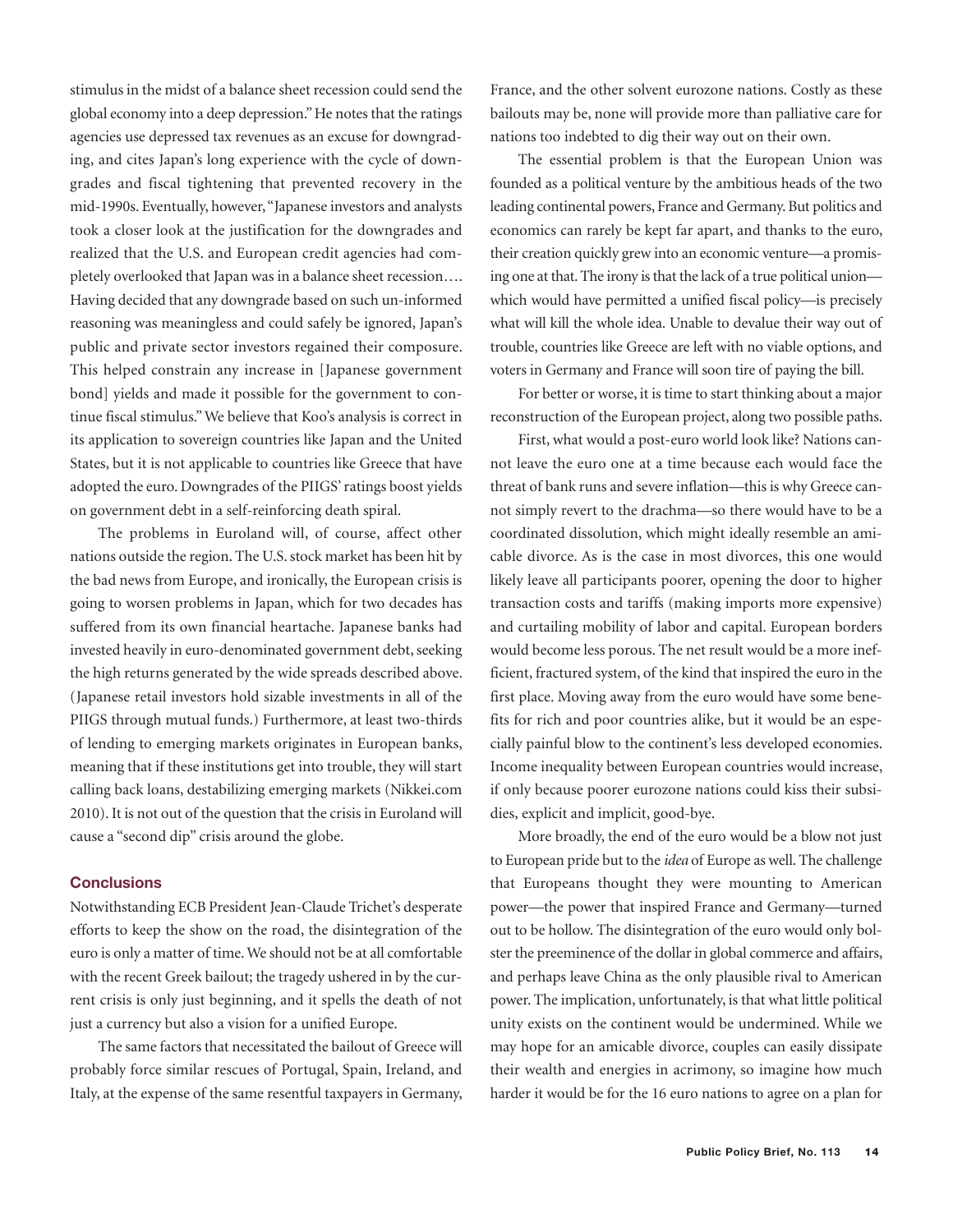disentangling themselves from one another. Winners and losers are inevitable in such situations. At the very least, we can expect a good deal more demonstrating on the part of public employees in European capitals. Ultimately, of course, European countries would survive the death of the euro, but the end of a unified continental currency—and an increasingly unified economic actor called Europe—would leave the entire world poorer.

The second path would be to achieve a more perfect union. Immediate relief could be provided by the ECB, if it were directed to create and distribute 1 trillion euros across all eurozone nations on a per capita basis. Each individual eurozone nation would be allowed to use this emergency relief as it sees fit. Greece might choose to purchase some of its outstanding public debt; others might choose fiscal stimulus packages. While this might sound much like the current bailout plan, in which the ECB will buy government bonds in the secondary markets (assuming the risk of a default by Greece, for example), the emergency measures we are outlining<sup>3</sup> would be adopted at the discretion of the individual nations. Hence, the ECB would finance current government operations if national governments chose that course of action.

Over the longer term, a permanent fiscal arrangement would be necessary, through which the central eurozone authorities could distribute funds to member nations. Ideally, this would be overseen by the equivalent of a national treasury responsible to an elected body of representatives—in this case, the European Parliament. This arrangement would replicate, in some ways, the U.S. Treasury's relationship with U.S. states, but with greater fiscal transfers and more control by European states. This would avoid the politically unpopular cession of authority to the EU. Hence, perhaps an amount equal to 10 or 15 percent of eurozone GDP would be distributed to member nations each year on a per capita basis to support their fiscal efforts. This would relieve pressures to adopt austerity measures, and limit the necessity of borrowing from financial markets in order to finance deficits. To be sure, the European Parliament has long engaged in fiscal transfers to the poorer nations, but its total budget has remained below 1 percent of GDP, which is clearly too small to enable economies to operate near full employment even in the best of times. In a deep recession, even 15 percent of GDP might not be enough; if not, the EU could provide more funding.

There is another, intermediate possibility that would appear to be consistent with existing eurozone agreements: the creation and use of "parallel" currencies by individual members. To be

sure, this would not resolve the problems with excessive government debt that has already been issued. But moving forward, each nation could create a new currency for domestic use—say, Greece could issue a new drachma (for a similar proposal, see Goodhart and Tsomocos 2010). These would be used by the government to finance a portion of its spending, and accepted for a portion of tax payments. The new drachma would "float" against the euro, and hence would be a sovereign currency by our definition. Greece would not convert to the euro, but its central bank would offer reserves and clear accounts in the drachma (and would continue to do so in the euro as well). The government would not need to issue drachma bonds but might choose to pay an overnight rate on drachma reserves. It would create more drachmas as spending increased and destroy them when tax payments were received. And it would continue to service its euro debt with euros—unlike the first solution proposed, there would be no default—but it would not issue new euro debt. The problem is that Greek taxpayers would likely prefer to hold euros and pay in drachmas. To ensure that euros were received in order to service euro-denominated debt, the government would have to require a portion of taxes be paid in euros.

A final, related proposal has been made by Marshall Auerback and Warren Mosler (2010):

Greece can successfully issue and place new debt at low interest rates. The trick is to insert a provision stating that in the event of default, the bearer on demand can use those defaulted securities to pay Greek government taxes. This makes it immediately obvious to investors that those new securities are 'money good' and will ultimately redeem for face value for as long as the Greek government levies and enforces taxes. This would not only allow Greece to fund itself at low interest rates, but it would also serve as an example for the rest of the euro zone, and thereby ease the funding pressures on the entire region.

In our view, both of these intermediate proposals are worth looking at, but both suffer from moral hazard: they could lead the Greek government to pursue "business as usual," spending too much and generating inflation. And they do not resolve the fundamental problem with the euro: the absence of a supranational fiscal authority that can generate an alternative to the "beg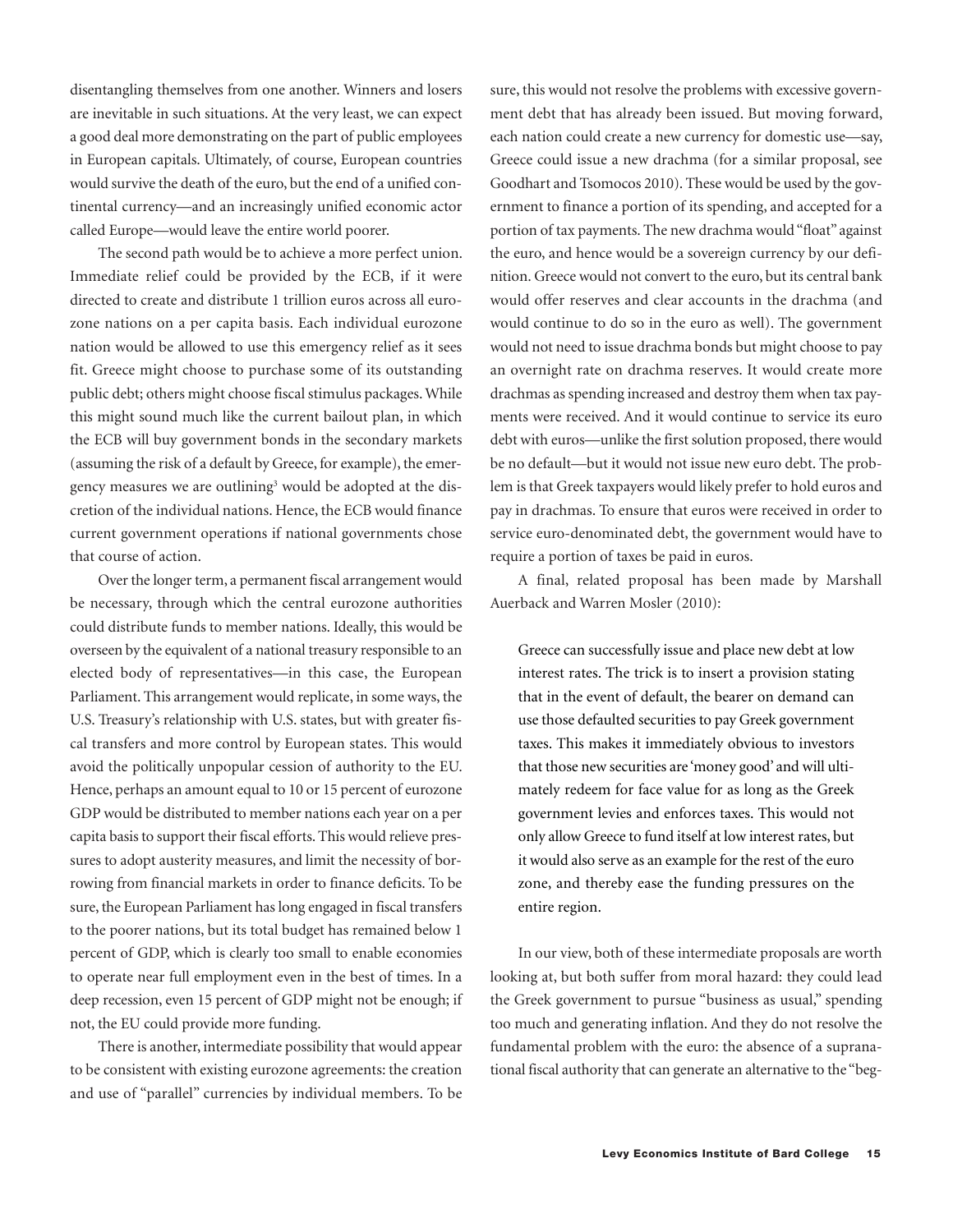gar thy neighbor" export-led growth strategy that the current arrangement promotes.

#### **Data Appendix: Table 5**

Data are derived from the Bank for International Settlements' (BIS) consolidated banking statistics and the most recent *BIS Quarterly Review*. The numbers relate primarily to Table 9D: Consolidated Foreign Claims on Ultimate Risk basis (http://www.bis.org/statistics/consstats.htm).

Note the following caveats:

1. International claims obtained from the BIS consolidated banking statistics (immediate borrower basis).

2. Total exposures reported in Table 5 are not only made up of the Ultimate Risk Foreign Claims but also contain the socalled "other exposures" (i.e. derivative contracts, guarantees, and credit commitments, or Tables 9C:V, 9C:W, and 9C:X of BIS consolidated banking statistics). These "other exposures" are not reported on a bilateral basis in the Statistical Annex due to most reporting countries' Observation Level Confidentiality constraints. The German banks are an exception (see the June 2010 *BIS Quarterly Review*, page 18, note 6; and Graph 3, note 2).

3. Claims of other eurozone banks on the residents of each country do not include the claims of banks headquartered in that country, as these are not foreign claims. Similarly, the claims of Greek banks on residents of Greece are not reported, since they are not foreign claims.

4. The sectoral breakdown of foreign claims by reporting country is not publicly available on the BIS website, as this data is reported as restricted by most of the 24 countries reporting on an ultimate-risk basis. It is only the data of the seven individual reporting countries shown in Table 5 that is reported by these central banks as Free for Publications.

### **Notes**

- 1. The government deficit numbers probably understate the actual deficit as they don't include settlements under swaps.
- 2. The average debt-to-GDP ratio for the 50 U.S. states for 1997–2008 was 7.11 percent. Only 10 states had double-digit debt-to-GDP ratios in 2009; Massachusetts had the highest, at 19.70 percent of GDP. Even an economically important state like California is unable to run up high levels of debt. On average, California's debt was 5.64 percent of its GDP for 1997–2008 (sources: Bureau of Economic Administration, Census Bureau, and authors' calculations).

3. This proposal was initially outlined by Warren Mosler (2010a, 2010b).

### **References**

Auerback, M., and Mosler, W. 2010. "Greece CAN Go It Alone." New Economic Perspectives Blog, April 30.

Bank for International Settlements. 2010. "International Banking and Financial Market Developments." *BIS Quarterly Review*. June.

Goodhart, C., and Tsomocos, D. 2010. "The Californian Solution for the Club Med." *The Financial Times*, January 24.

"Inside View: Euro Mess Puts Retail Investor Assets at Risk." Nikkei.com, May 24.

http://e.nikkei.com/e/fr/v\_inside.aspx.

Koo, R. 2010, "Why Inflation Might Not Be Around the Corner for US and Europe." Nomura Securities Co Ltd, Tokyo, Economic Research—Flash Report, April 27.

Minsky, H. P. 2008 [1986]. *Stabilizing an Unstable Economy*. New York: McGraw-Hill.

Mosler, W. 2010a. "Proposal for the Eurozone." The Center of the Universe Blog, January 19.

———. 2010b. "Upped My Eurozone Proposal to 20% of GDP." The Center of the Universe Blog, April 16.

Nersisyan, Y., and Wray, L. R. 2010. "Does Excessive Sovereign Debt Really Hurt Growth? A Critique of *This Time Is Different*, by Reinhart and Rogoff." Working Paper No. 603. Annandale-on-Hudson, N.Y.: Levy Economics Institute. June.

Polychroniou, C. 2010. "Greece on Edge of the Abyss." *OpenDemocracy*, May 16.

Samuelson, P. 1995. Interviewed by Mark Blaug for his film *John Maynard Keynes: Life/Ideas/Legacy.*

Weinberg, C. B. 2010. "Only Debt Restructuring Can Save Greece." *The Wall Street Journal*, April 14.

Wray, L. R. 1998. *Understanding Modern Money: The Key to Full Employment and Price Stability*. Cheltenham (UK) and Northampton, Mass.: Edward Elgar.